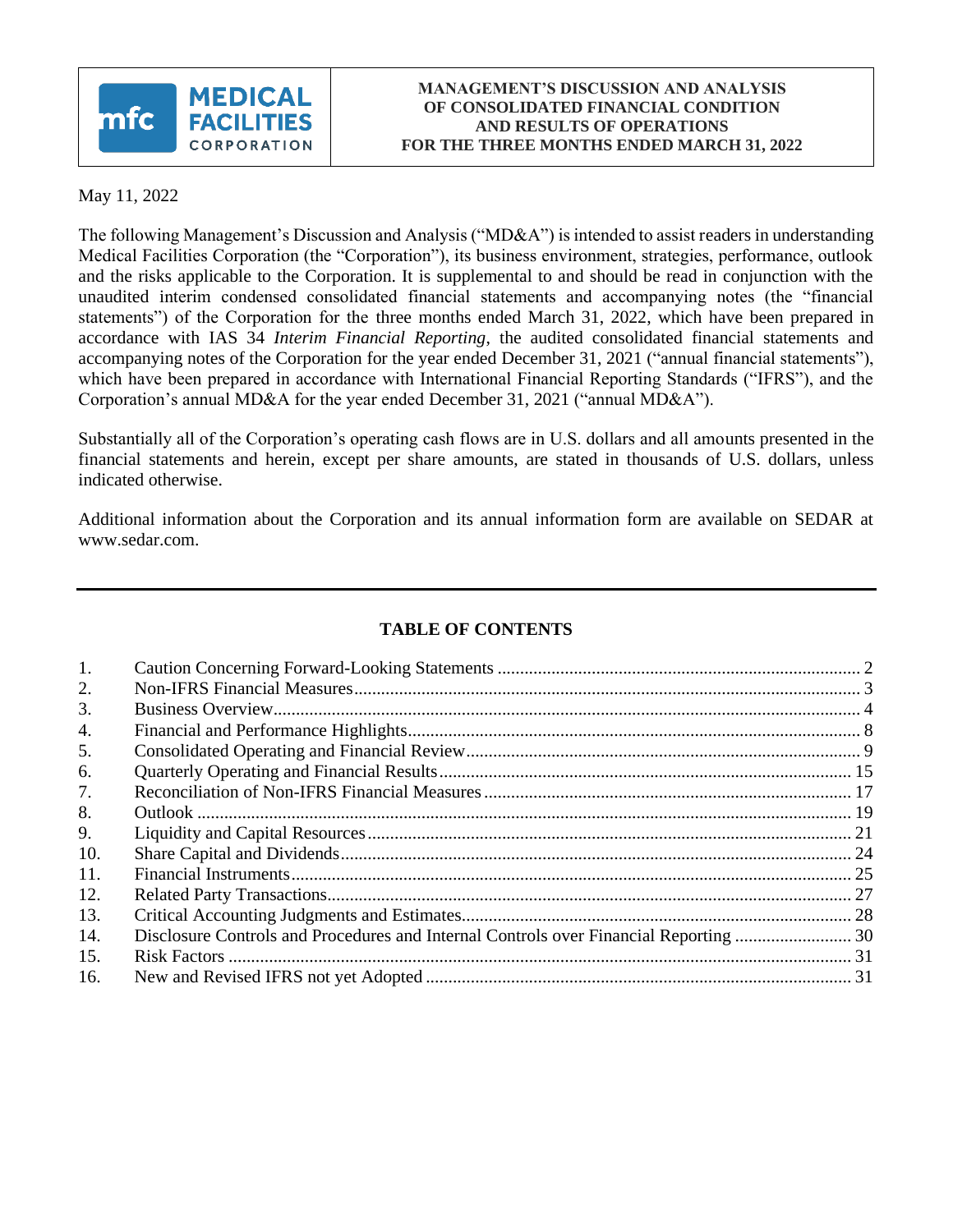#### <span id="page-1-0"></span>**1. CAUTION CONCERNING FORWARD-LOOKING STATEMENTS**

Certain information in this MD&A may constitute "forward‐looking information" within the meaning of applicable securities legislation. All information contained in this MD&A, other than statements of current and historical fact, is forward-looking information. Forward-looking information includes, but is not limited to, the discussion of the Corporation's business and operating initiatives, focuses and strategies, expectations of future performance and consolidated financial results, and expectations with respect to cash flows and level of liquidity. Generally, forward‐looking information can be identified by use of words such as "may", "will", "could", "should", "would", "expect", "believe", "plan", "anticipate", "intend", "forecast", "objective" and "continue" (or the negative thereof) and other similar terminology. All of the forward‐looking information in this MD&A is qualified by this cautionary statement.

Forward‐looking information is not, and cannot be, a guarantee of future results or events. Forward-looking information is based on, among other things, opinions, assumptions, estimates and analyses that, while considered reasonable at the date the forward‐looking information is provided, inherently are subject to significant risks, uncertainties, contingencies and other factors that may cause actual results, performance or achievements, industry results or events to be materially different from those expressed or implied by the forward-looking information. The material factors or assumptions that were identified and applied in drawing conclusions or making forecasts or projections set out in the forward-looking information include, but are not limited to: the successful execution of business strategies, consistent and stable economic conditions and conditions in the financial markets, and the consistent and stable legislative environment in which the Corporation operates.

Inherent in the forward‐looking information are known and unknown risks, uncertainties and other factors that could cause actual results, performance or achievements, or industry results, to differ materially from any results, performance or achievements expressed or implied by such forward‐looking information. Those risks, uncertainties and other factors that could cause actual results to differ materially from the forward‐looking information include, but are not limited to: the duration and impact of the novel coronavirus SARS-CoV-2 ("COVID-19") on the Corporation's financial position and operations, ability to obtain and maintain contractual arrangements with insurers and other payors, ability to attract and retain qualified physicians, availability of qualified personnel or management, legislative and regulatory changes, capital expenditures, general state of the economy, competition in the industry, opportunity to acquire accretive businesses, integration of acquisitions, currency risk, interest rate risk, success of new service lines introductions, ability to maintain profitability and manage growth, revenue and cash flow volatility, credit risk, operating risks, performance of obligations/maintenance of client satisfaction, information technology governance and security, risk of future legal proceedings, insurance limits, income tax matters, ability to meet solvency requirements to pay dividends, leverage and restrictive covenants, unpredictability and volatility of common share price, and issuance of additional common shares diluting existing shareholders' interests, and other factors set forth under the heading "Risk Factors" in the annual MD&A and under the heading "Risk Factors" in the Corporation's most recently filed annual information form (which is available on SEDAR at www.sedar.com).

Given these risks, uncertainties and other factors, investors should not place undue reliance on forward-looking information as a prediction of actual results. The forward‐looking information reflects management's current expectations and beliefs regarding future events and operating performance and is based on information currently available to management. Although management has attempted to identify important factors that could cause actual results to differ materially from the forward‐looking information contained herein, there are other factors that could cause results not to be as anticipated, estimated or intended. The forward‐looking information contained herein is current as of the date of this MD&A and, except as required under applicable law, the Corporation does not undertake the obligation to publicly revise these forward-looking statements to reflect subsequent events or circumstances.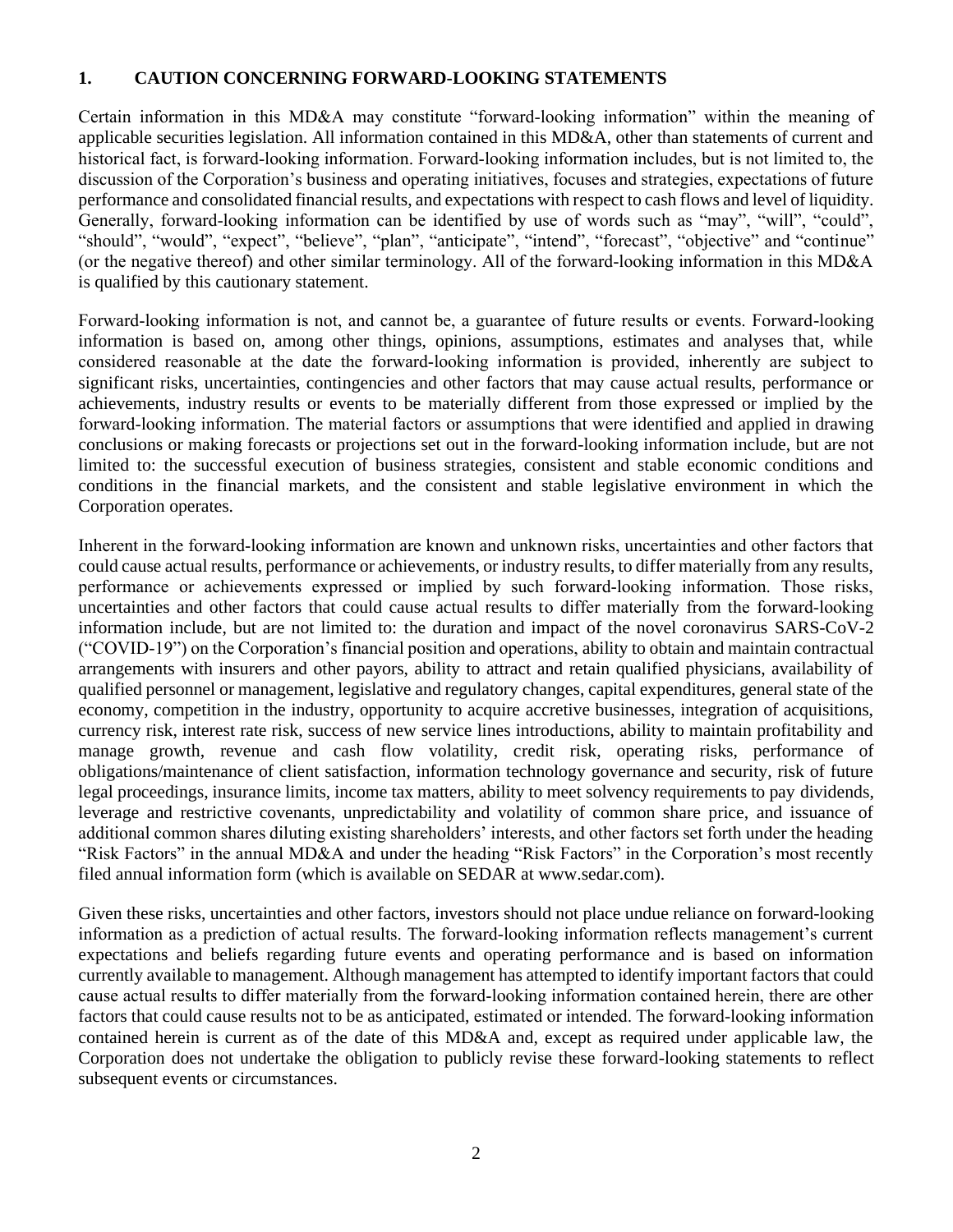## <span id="page-2-0"></span>**2. NON-IFRS FINANCIAL MEASURES**

The Corporation uses certain non-IFRS financial measures which it believes provide useful measures for evaluation and assessment of the Corporation's performance. They are presented on a uniform basis from period to period, thereby allowing for consistent comparability. Management believes that the non-IFRS financial measures presented in this MD&A (i) are relevant for users of the Corporation's financial statements to assess the Corporation's performance and ability to pay dividends, and (ii) may be used to calculate certain ongoing rights and obligations of the Corporation. Non-IFRS financial measures do not have any standard meaning prescribed by IFRS, are unlikely to be comparable to similar measures presented by other issuers, and should not be considered as alternatives to comparable measures determined in accordance with IFRS as indicators of the Corporation's financial performance, including its liquidity, cash flows, and profitability.

The Corporation uses the following non-IFRS financial measures which are presented in Sections 5 and 6 of this MD&A under the heading "Reconciliation of net income for the period to EBITDA" and in Section 7 of this MD&A under the heading "Reconciliation of Non-IFRS Financial Measures", and reconciled to the applicable IFRS measures:

- **Cash available for distribution** is a non-IFRS financial measure of cash generated from operations during a reporting period which is available for distribution to common shareholders. Cash available for distribution is derived from net cash provided by operating activities, before certain non-cash adjustments, including (i) net changes in non-cash operating working capital, (ii) share-based compensation, (iii) interest expense on exchangeable interest liability, and (iv) the difference between accrual-based amounts and actual cash flows related to interest and taxes, less (v) maintenance capital expenditures, (vi) payment of lease liabilities, (vii) repayments of notes payable by the Facilities (as defined below), and (viii) non-controlling interest in cash flows of the Facilities. The Corporation calculates cash available for distribution in U.S. dollars and translates it into Canadian dollars using the average exchange rate applicable during the period per the Bank of Canada. Management believes that cash available for distribution is relevant in understanding the Corporation's ability to earn cash and pay dividends to its shareholders.
- **Cash available for distribution per common share** is a non-IFRS financial measure calculated as the cash available for distribution divided by the weighted average number of common shares outstanding during the period.
- **Distributions** is a non-IFRS financial measure of cash distributed to holders of common shares, more commonly referred to as dividends declared.
- **Distributions per common share** is a non-IFRS financial measure calculated as the distributions divided by the weighted average number of common shares outstanding during the period.
- **Earnings before interest, taxes, depreciation and amortization** ("EBITDA") is a non-IFRS financial measure defined as net income for the period before (i) finance costs, (ii) income taxes, (iii) depreciation of property and equipment, (iv) depreciation of right-of-use assets, (v) amortization of other intangibles, and (vi) share of equity loss (income) in associates. Management believes that EBITDA is relevant in understanding the Corporation's ability to service its debt, finance capital expenditures and pay dividends to its shareholders.
- **Payout ratio** is a non-IFRS financial measure calculated as total distributions per common share in Canadian dollars divided by cash available for distribution per common share in Canadian dollars. Management monitors the payout ratio to ensure the Corporation can adhere to its dividend policy.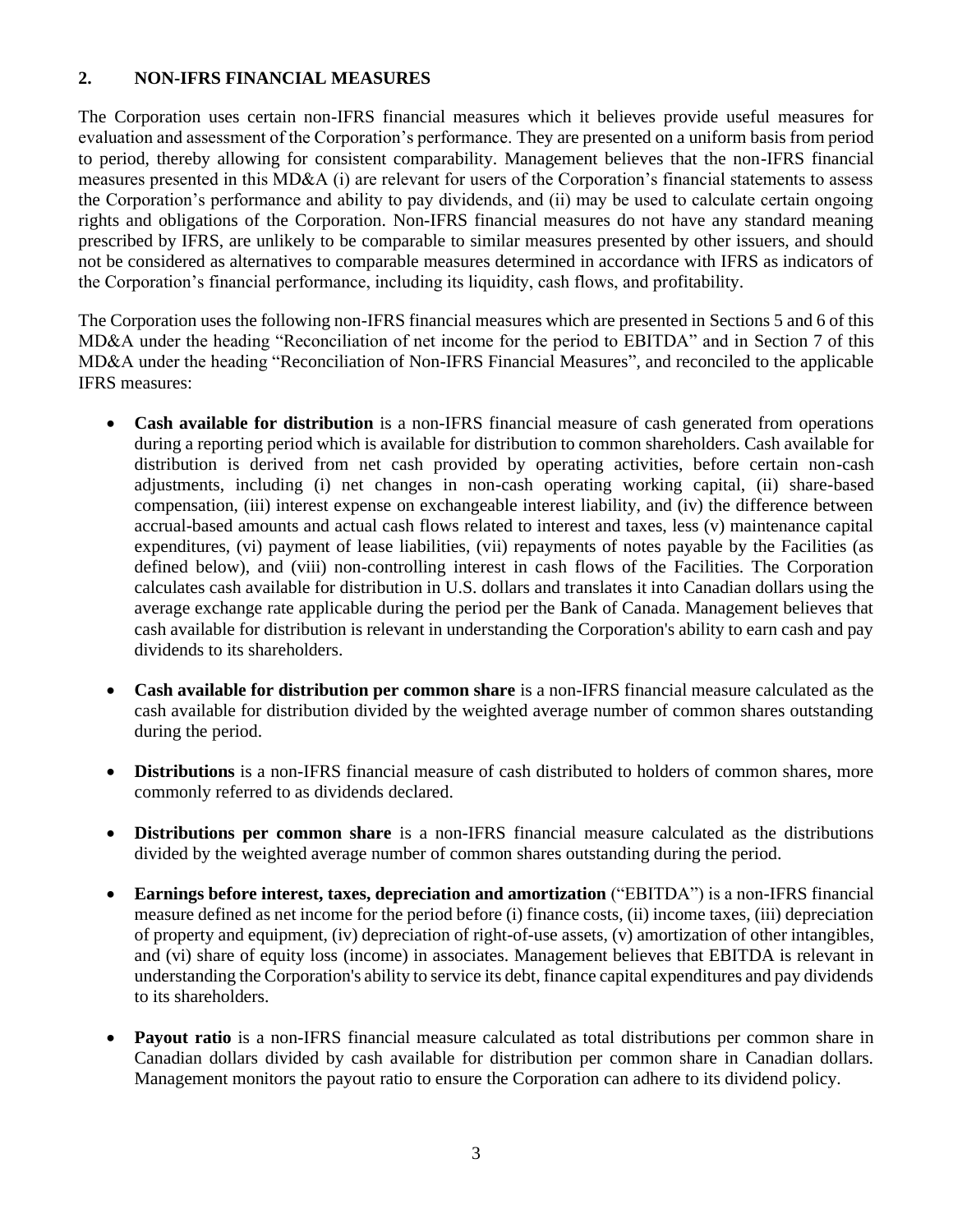# <span id="page-3-0"></span>**3. BUSINESS OVERVIEW**

The Corporation is a British Columbia corporation. The capital of the Corporation is in the form of publicly traded common shares. The Corporation's current quarterly dividend on its common shares is Cdn\$0.0805 per common share (refer to Section 10 "Share Capital and Dividends" of this MD&A under the heading "Dividends").

The Corporation's operations are based in the United States. Through its wholly-owned U.S.-based subsidiaries, Medical Facilities America, Inc. ("MFA") and Medical Facilities (USA) Holdings, Inc. ("MFH"), the Corporation owns controlling interests in, and/or controls by virtue of retaining approval rights over certain significant governance matters, and derives substantially all of its income from, 10 limited liability entities (each a "Facility" and, collectively, the "Facilities"), each of which own either a specialty surgical hospital (an "SSH") or an ambulatory surgery center (an "ASC"). The 10 Facilities are comprised of four SSHs located in Arkansas, Oklahoma, and South Dakota, and six ASCs located in California, Michigan, Missouri, Nebraska, Ohio and Pennsylvania. ASCs are specialized surgical centers that only provide outpatient procedures, whereas SSHs are licensed for both inpatient and outpatient surgeries. The SSHs and ASCs provide facilities, including staffing, surgical materials and supplies, and other support necessary for scheduled surgical, pain management, imaging, and diagnostic procedures and derive their revenue primarily from the fees charged for the use of these facilities. The Facilities mainly focus on a limited number of clinical specialties such as orthopedics, neurosurgery, pain management and other non-emergency elective procedures. In addition, two of the SSHs provide urgent care services.

# **COVID-19**

On March 11, 2020, the World Health Organization designated COVID-19 as a global pandemic. The outbreak began to impact the Corporation's and Facilities' operations in the latter half of March 2020. All Facilities were affected by the pandemic as elective cases were restricted, either voluntarily or by U.S. state or local government mandate, including the temporary closure of three of the MFC Nueterra ASCs, which reopened in May 2020. Management expects patient volumes and revenues will continue to be negatively impacted until the effects of the pandemic have fully subsided and the economy stabilizes.

Management believes the extent of the COVID-19 pandemic's adverse impact on the Corporation's operating results and financial condition will be driven by many factors, most of which are beyond management's control and ability to forecast. Such factors include, but are not limited to, the scope and duration of past and potential future stay-at-home policies and business closures, continued decreases in patient volumes for an indeterminable length of time, increases in the number of uninsured and underinsured patients as a result of higher unemployment, incremental expenses required for supplies and personal protective equipment, changes in professional and general liability exposure, and the efficacy of the COVID-19 vaccines against the virus and its variants, and the overall vaccine acceptance rate. Because of these and other uncertainties, management cannot estimate the length or severity of the impact of the pandemic on the business. Decreases in cash flows and results of operations may have an impact on the inputs and assumptions used in significant accounting estimates, including management's assessment of future compliance with financial covenants, estimated implicit price concessions related to uninsured patient accounts, professional and general liability reserves, and potential impairments of goodwill and long-lived assets.

The *Coronavirus Aid, Relief, and Economic Security (CARES) Act* (the "CARES Act") was signed into law on March 27, 2020. The CARES Act includes provisions for financial assistance to hospitals, surgery centers and health care providers via, among other provisions, the Public Health and Social Services Emergency Fund ("PHSSEF"), the Paycheck Protection Program ("PPP"), the Employee Retention Credit ("ERC") and expansion of an existing Centers for Medicare and Medicaid Services ("CMS") accelerated payment program.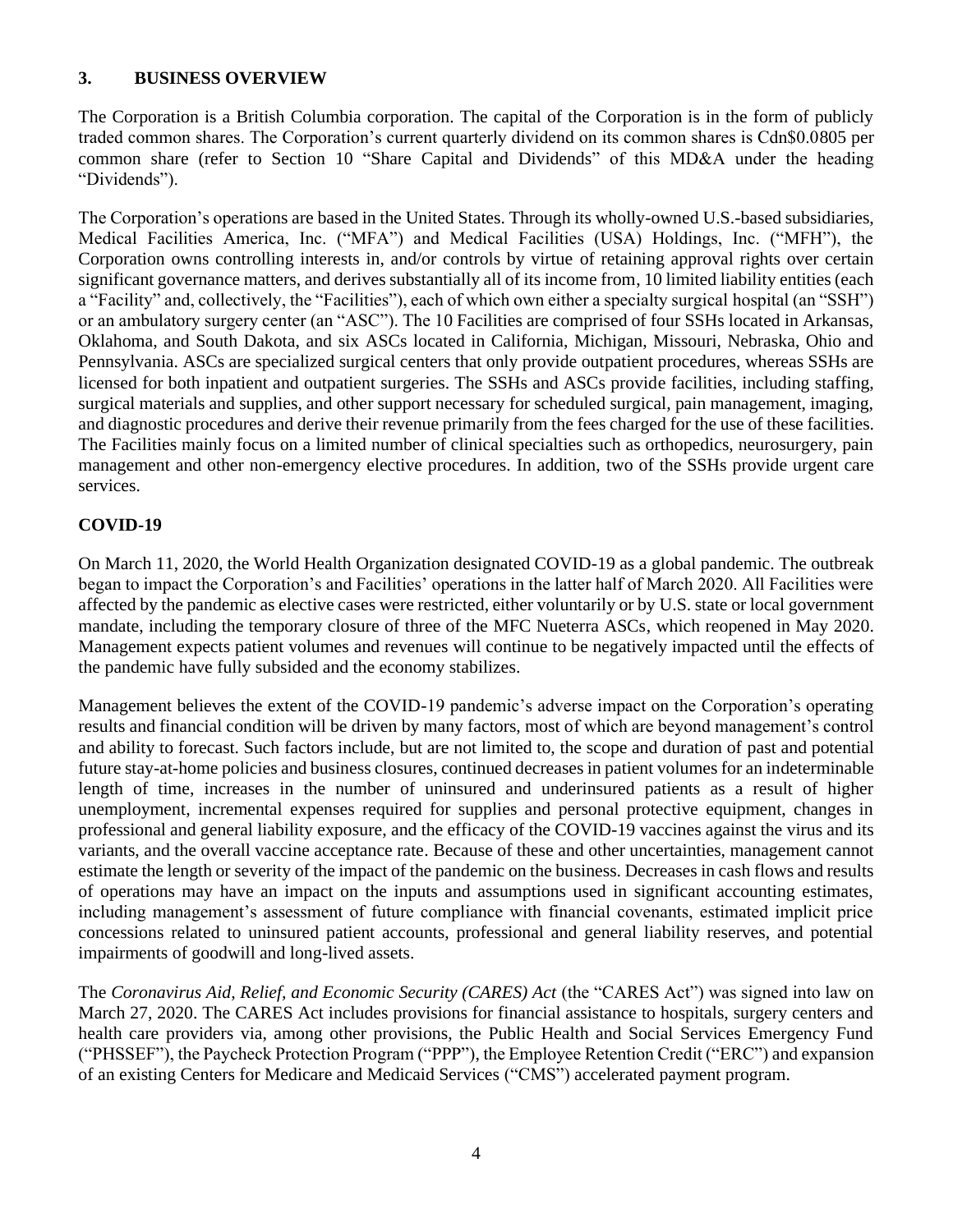The PHSSEF is administered by the Department of Health and Human Services ("HHS") to provide eligible healthcare providers with relief funds to cover non-reimbursable expenses, including lost revenue, attributable to COVID-19. Funds not utilized for eligible expenses and not applied to lost revenues must be returned. The recognition of amounts received is conditioned upon receipt of the funds, the provision of care for individuals with possible or actual cases of COVID-19 after January 31, 2020, and certification that the payment will be used to prevent, prepare for and respond to COVID-19. For the three months ended March 31, 2022, certain Facilities have received \$0.9 million in total funding from the HHS (March 31, 2021: \$2.7 million), and recognized \$1.4 million in revenue as government stimulus income (March 31, 2021: \$2.7 million), which included an amount of \$0.5 million which was recorded as a liability as at December 31, 2021.

The PPP expands the guaranteed lending program under Section 7(a) of the *Small Business Act* administered by the US Small Business Administration ("SBA"). The loan amounts received are eligible for forgiveness to the extent they are used for certain qualifying expenses and to maintain payroll levels and related expenses during the 8 to 24-week period following loan origination. For the three months ended March 31, 2022, the Facilities have not received any funds under the PPP (March 31, 2021: \$0.6 million).

Income was recognized for the loans received under the PPP during prior periods based on reasonable assurance that the Facilities have met the requirements for forgiveness. Of the loans received under the PPP of \$12.2 million during the year ended December 31, 2020, loans of \$1.7 million have been forgiven in full by the SBA, while loans of \$6.4 million are pending additional review. The remaining balance of \$4.1 million, relating to one Facility, was awaiting forgiveness as at March 31, 2022, but the application was denied by the SBA on April 20, 2022. The Facility intends to appeal the decision. It remains to be seen if the SBA will reach a similar decision for the other PPP loans under review. Loans received under the PPP of \$1.5 million during the year ended December 31, 2021 are also pending forgiveness from the SBA. Any loans not forgiven will result in a reversal of income previously recorded and a recording of a liability.

Under the expansion of the Medicare Accelerated and Advance Payment Program most providers and suppliers could request an advance of three to six months of Medicare payments. Certain Facilities received net advances of \$23.2 million for the year ended December 31, 2020. Repayment of these accelerated/advance payments commences one year after issuance, upon which payments will be recouped against Medicare claims at a rate of 25% for eleven months, followed by a rate of 50% for the succeeding six months, after which any remaining balance will need to be repaid in full within one month. The initial 11-month recoupment period ended in March 2022, upon which the succeeding 6-month recoupment period began, such that \$11.4 million has been recouped as at March 31, 2022 (December 31, 2021: \$8.0 million). The remaining \$11.7 million is recorded as a liability under payor advances and government stimulus funds repayable as at March 31, 2022 (December 31, 2021: \$15.2 million).

The ERC is a refundable tax credit against certain employment taxes that can be claimed by eligible employers, whose business has been financially impacted by COVID-19, in their quarterly employment tax returns. For the three months ended March 31, 2022, certain Facilities have had claims approved under the ERC and recorded government stimulus income of \$0.2 million (March 31, 2021: \$nil). Certain Facilities also submitted additional claims under the ERC which are pending approval.

In addition to the CARES Act, the *Families First Coronavirus Response Act* ("FFCRA") was signed into law on March 18, 2020. This program mandates COVID-19 related family medical and paid sick leaves for employees and provides tax credits to reimburse employers for both sick leave and family medical leave. For the three months ended March 31, 2021, certain Facilities qualified for the tax credits under the FFCRA and recorded government stimulus income of \$0.1 million.

For the three months ended March 31, 2022, the Facilities have not received any other stimulus funds under state programs (March 31, 2021: \$1.3 million), but recognized \$0.1 million in revenue as government stimulus income (March 31, 2021: \$1.3 million), which was recorded as a liability as at December 31, 2021.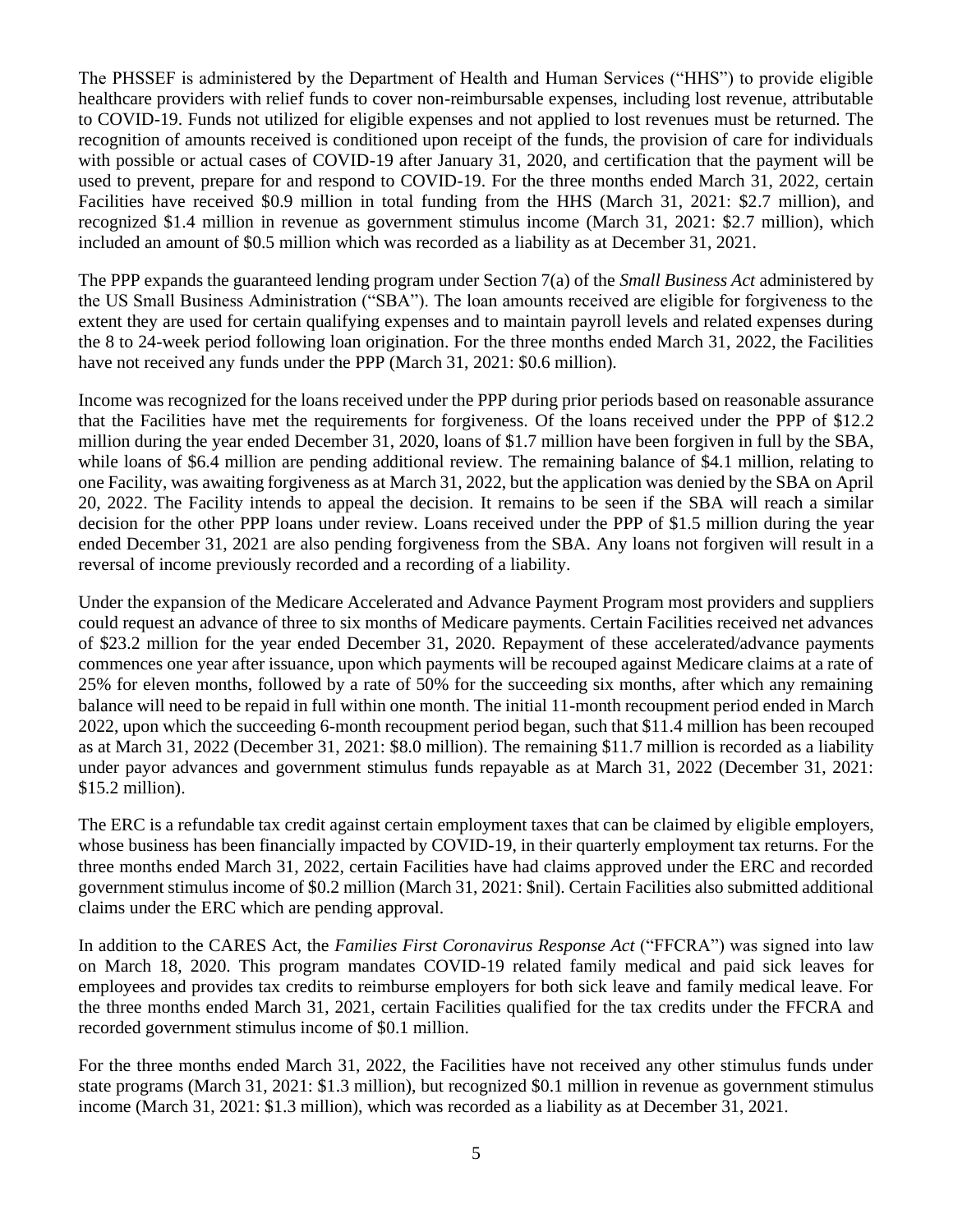On December 27, 2020, the *Consolidated Appropriations Act, 2021* (the "CA Act") was signed into law, introducing a \$900 billion stimulus relief package aimed to respond to the economic fallout caused by the COVID-19 pandemic. Among other provisions, the CA Act enhanced and expanded certain provisions of the previous relief package, the CARES Act. This included an additional \$284.5 billion in funding for first and second rounds of more easily forgivable PPP loans, and an extension and expansion of the ERC. The Facilities may be eligible for further funding under the CA Act.

On March 11, 2021, the *American Rescue Plan Act, 2021* (the "ARP Act") was signed into law, which is a \$1.9 trillion economic stimulus package intended to facilitate recovery in the United States from the economic and health effects of COVID-19. Among its provisions, the ARP Act includes \$7.25 billion in appropriations to the SBA for the PPP, and a further extension of the ERC. The Facilities may be eligible for further funding under the ARP Act.

There is uncertainty regarding the implementation, duration and impact of the CARES Act, the CA Act, the ARP Act, and other existing or future stimulus legislation, if any. There can be no assurance as to the total amount of financial assistance or types of assistance the Facilities will receive, that the Facilities will be able to comply with the applicable terms and conditions to retain such assistance, that the Facilities will be able to benefit from provisions intended to increase access to resources and ease regulatory burdens for health care providers or that additional stimulus legislation will be enacted.

# **Other Information**

On March 11, 2022, the Corporation sold its 0.4% non-controlling ownership interest in Black Hills Surgical Physicians, LLC ("BHSP") for proceeds of \$0.3 million. In connection with this transaction, the Corporation recorded a pre-tax loss of a nominal amount in general and administrative expenses.

Facility service revenue ("revenue") and certain directly related expenses are subject to seasonal fluctuations due to the timing of case scheduling, which can be impacted by the vacation schedules of surgeons, as well as the extent to which patients have remaining deductibles on their insurance coverage, based on the time of year. Occupancy related expenses, certain operating expenses, depreciation and amortization, and interest expense remain relatively steady throughout the year.

Revenue for any given period is dependent on the volume of the procedures performed as well as the acuity and complexity of the procedures ("case mix") and composition of payors ("payor mix"), including federal and state agencies (under the Medicare and Medicaid programs), managed care health plans, commercial insurance companies and employers. Various payors have different reimbursement rates for the same type of procedure which are generally based on either predetermined rates per procedure or discounted fee-for-service rates. Medicare and Medicaid typically have lower reimbursement rates than other payors.

Revenue is recorded in the period when healthcare services are provided based upon established billing rates less adjustments required by contractual arrangements with the payors. Estimates of contractual adjustments under payor arrangements are based upon the payment terms specified in the related contractual agreements and payment history.

The volume of procedures performed at the Facilities depends on, among other things: (i) the Facilities' ability to deliver high quality care and superior services to patients and their family members; (ii) the Facilities' success in encouraging physicians to perform procedures at the Facilities through, among other things, maintenance of an efficient work environment for physicians as well as availability of facilities; and (iii) the Facilities' establishment and maintenance of strong relationships with major third-party payors in the geographic areas served. The case mix at each Facility is a function of the clinical specialties of the physicians and medical staff and is also dependent on the equipment and infrastructure at each Facility.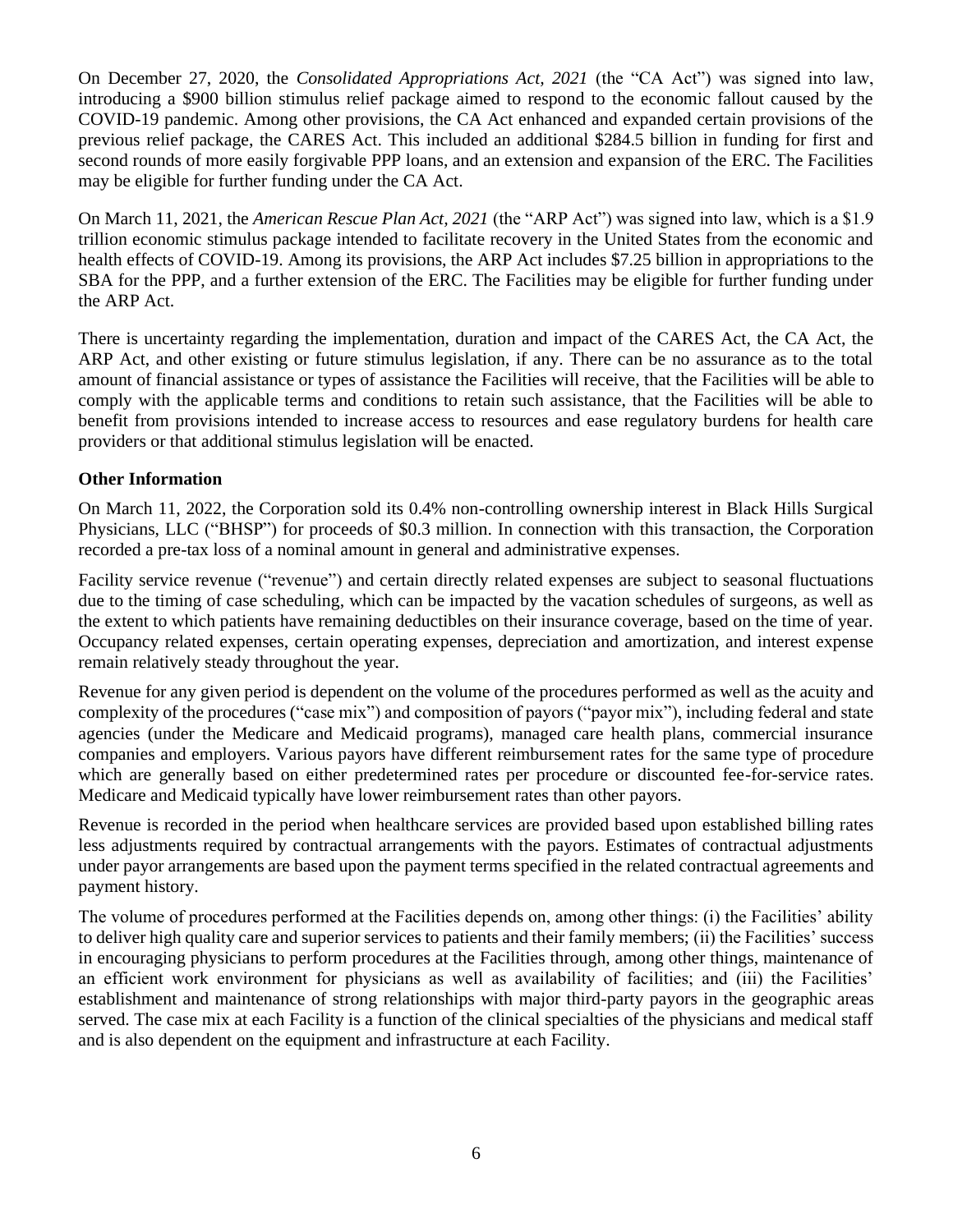Non-controlling interests in the Facilities are indirectly owned, primarily by physicians practicing at the Facilities. Upon acquisition by the Corporation of indirect controlling interests in the SSHs located in Arkansas, Oklahoma, and South Dakota, the non-controlling interest owners were granted the right to exchange up to 14% (5% in the case of ASH) of the ownership interest in their respective Facilities for common shares of the Corporation. The liability associated with this derivative instrument is recorded on the consolidated balance sheet. To date, the non-controlling interest owners of two of the eligible Facilities have exercised portions of their exchangeable interests.

|                                     | Arkansas<br><b>Surgical</b><br>Hospital<br>("ASH") | <b>Oklahoma</b><br><b>Spine</b><br>Hospital<br>("OSH") | <b>Black Hills</b><br><b>Surgical</b><br>Hospital<br>("BHSH") | <b>Sioux Falls</b><br><b>Specialty</b><br>Hospital<br>("SFSH") | <b>The Surgery</b><br>Center of<br><b>Newport Coast</b><br>("SCNC") | <b>MFC Nueterra</b><br><b>ASCs</b> |
|-------------------------------------|----------------------------------------------------|--------------------------------------------------------|---------------------------------------------------------------|----------------------------------------------------------------|---------------------------------------------------------------------|------------------------------------|
| Location                            | North Little Rock                                  | Oklahoma City                                          | <b>Rapid City</b>                                             | <b>Sioux Falls</b>                                             | Newport Beach                                                       |                                    |
|                                     | Arkansas                                           | Oklahoma                                               | South Dakota                                                  | South Dakota                                                   | California                                                          | Five locations $(3)$               |
| Year Opened                         | 2005                                               | 1999                                                   | 1997                                                          | 1985                                                           | 2004                                                                | 1997-2007                          |
| Year Acquired by the<br>Corporation | 2012                                               | 2005                                                   | 2004                                                          | 2004                                                           | 2008                                                                | 2018                               |
| Ownership Interest                  | 51.0%                                              | 64.0%                                                  | 54.2%                                                         | 51.0%                                                          | 51.0%                                                               | $30 - 59%$ <sup>(3)</sup>          |
| Non-controlling Interest            | 49.0%                                              | 36.0%                                                  | 45.8%                                                         | 49.0%                                                          | 49 0%                                                               | $70 - 41%$ <sup>(3)</sup>          |
| Exchangeable Interest               | 5.0%                                               | 1 በ%                                                   | 10.8%                                                         | 14 በ%                                                          |                                                                     |                                    |
| Size                                | 126,000 sq ft                                      | 61,000 sq ft                                           | 86,000 sq ft                                                  | 76,000 sa ft                                                   | 7.000 sa ft                                                         | 5,000-14,000<br>sg ft              |
| Operating/Procedure<br>Rooms        | 13/2                                               | 7/2                                                    | $11^{(2)}$                                                    | 15                                                             | 2/1                                                                 | 13/7                               |
| Overnight Rooms                     | $41^{(1)}$                                         | 25                                                     | 26                                                            | 33                                                             |                                                                     |                                    |

*(1) Licensed for 49 beds.*

*(2) Licensed for 12 rooms.*

*(3) Through the MFC Nueterra Partnership, the Corporation owns indirect interests between approximately 30% to 59% in five ASCs, situated in Michigan, Missouri, Nebraska, Ohio, and Pennsylvania.*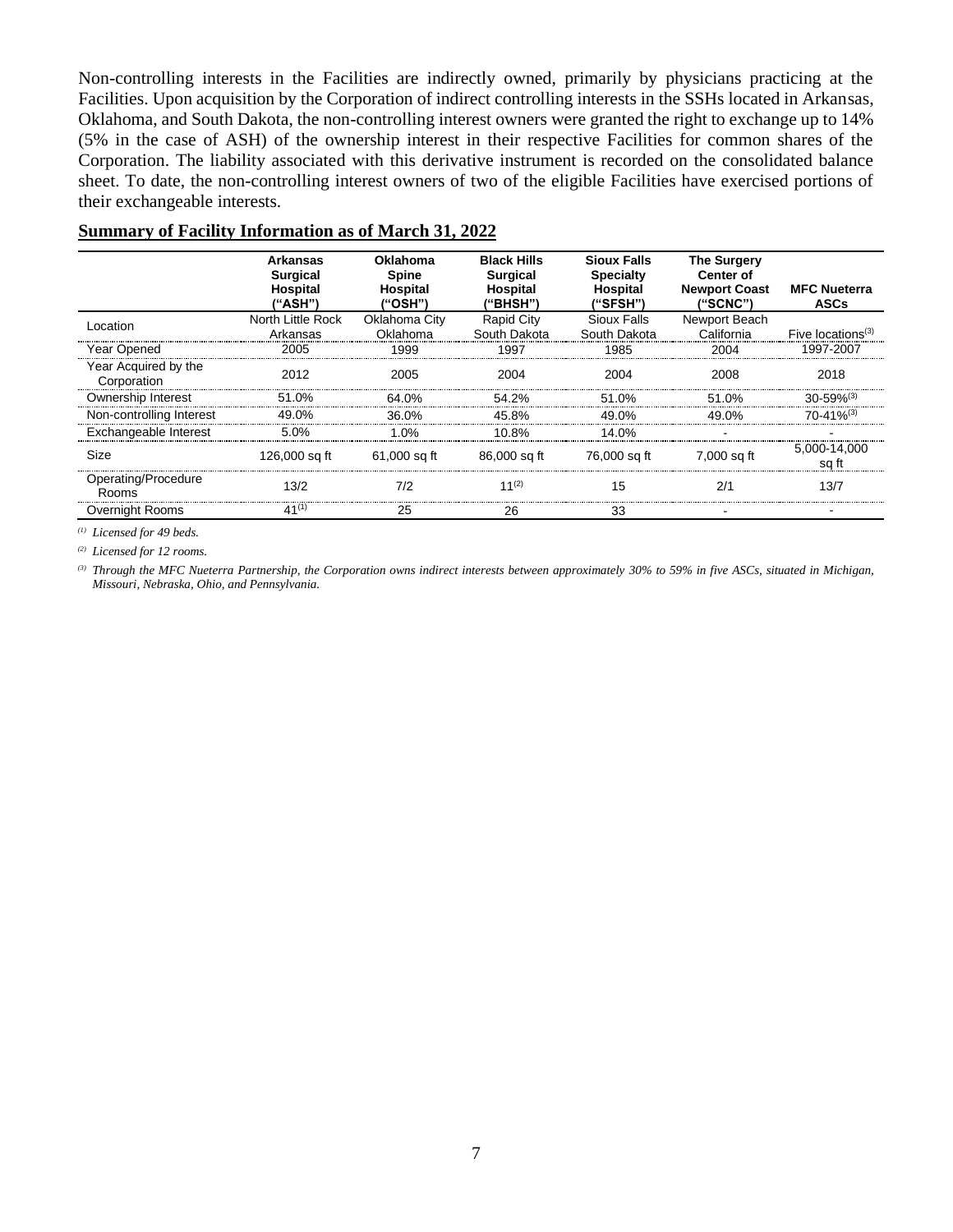#### <span id="page-7-0"></span>**4. FINANCIAL AND PERFORMANCE HIGHLIGHTS**

#### **Selected Financial Information**

| <b>Unaudited</b>                                                                  | Three Months Ended March 31, |          |     |        |
|-----------------------------------------------------------------------------------|------------------------------|----------|-----|--------|
| In thousands of U.S. dollars, except per share amounts and as indicated otherwise |                              | 2022     |     | 2021   |
| Facility service revenue                                                          |                              | 100,788  |     | 93,996 |
| Government stimulus income                                                        |                              | 1,810    |     | 4,133  |
| Total revenue and other income                                                    |                              | 102,598  |     | 98,129 |
| Operating expenses                                                                |                              | 87,918   |     | 79,770 |
| Income from operations                                                            |                              | 14,680   |     | 18,359 |
| Net income (loss) for the period<br>Attributable to:                              |                              | (1, 115) |     | 10,307 |
| Owners of the Corporation <sup>(1)</sup>                                          |                              | (7,861)  |     | 3,472  |
| Non-controlling interest <sup>(1)</sup>                                           |                              | 6,746    |     | 6,835  |
| Earnings (loss) per share attributable to owners of the Corporation               |                              |          |     |        |
| <b>Basic</b>                                                                      |                              | (\$0.26) |     | \$0.11 |
| Fully diluted                                                                     |                              | (\$0.26) |     | \$0.11 |
| EBITDA <sup>(2)</sup>                                                             |                              | 19,817   |     | 25,132 |
| Cash available for distribution (2)                                               | C\$                          | 5,503    | C\$ | 7,899  |
| Distributions <sup>(2)</sup>                                                      | C\$                          | 2,448    | C\$ | 2,177  |
| Cash available for distribution per common share (2)                              | C\$                          | 0.180    | C\$ | 0.254  |
| Distributions per common share <sup>(2)</sup>                                     | C\$                          | 0.080    | C\$ | 0.070  |
| Payout ratio <sup>(2)</sup>                                                       |                              | 44.4%    |     | 27.6%  |

*(1)* Net *income (loss) attributable to owners of the Corporation fluctuates significantly between the periods due to variations in finance costs, primarily in the*  value of exchangeable interest liability, and income taxes. These charges are incurred at corporate level rather than at Facility level. On the other hand, net *income (loss) attributable to non-controlling interest represents the interest of the Facilities' non-controlling interest holders in the net income of the Facilities on a stand-alone basis and, therefore, does not vary as significantly between the periods.*

*(2) Non-IFRS financial measure. Please refer to Section 2 under the heading "Non-IFRS Financial Measures", Section 7 under the heading "Reconciliation of Non-IFRS Financial Measures" and Sections 5 and 6 under the heading "Reconciliation of net income (loss) for the period to EBITDA."*

## **Selected Financial Information for the Three Months Ended March 31, 2022 compared to the Three Months Ended March 31, 2021**

For the three months ended March 31, 2022, total revenue and other income was \$102.6 million, an increase of 4.6% from \$98.1 million for the same period in 2021. Facility service revenue of \$100.8 million increased by 7.2% from \$94.0 million for the same period in 2021, mainly due to higher surgical case volume, attributable to the Facilities' continued recovery from the negative impacts of the COVID-19 pandemic. EBITDA was \$19.8 million or 19.3% of total revenue and other income compared to \$25.1 million or 25.6% of total revenue and other income for the same period last year, down mainly due to higher operating expenses and a decrease in government stimulus income, the combined impact of which exceeded the increase in facility service revenue. Net loss for the period was \$1.1 million compared to net income of \$10.3 million for the same period in 2021, with the decrease mainly attributable to higher finance costs, driven by the change in value of exchangeable interest liability at corporate level and the impairment loss on the loan receivable from Unity Medical and Surgical Hospital ("UMASH"), along with lower income from operations at the Facilities, partly offset by lower income tax expense.

The Corporation generated cash available for distribution of Cdn\$5.5 million, representing a decrease of Cdn\$2.4 million or 30.3% from Cdn\$7.9 million for the same period in the prior year. Distributions per common share increased between the years by Cdn\$0.010 to Cdn\$0.080, while the payout ratio was 44.4% for this period compared to 27.6% for the three months ended March 31, 2021. For a reconciliation of the foregoing non-IFRS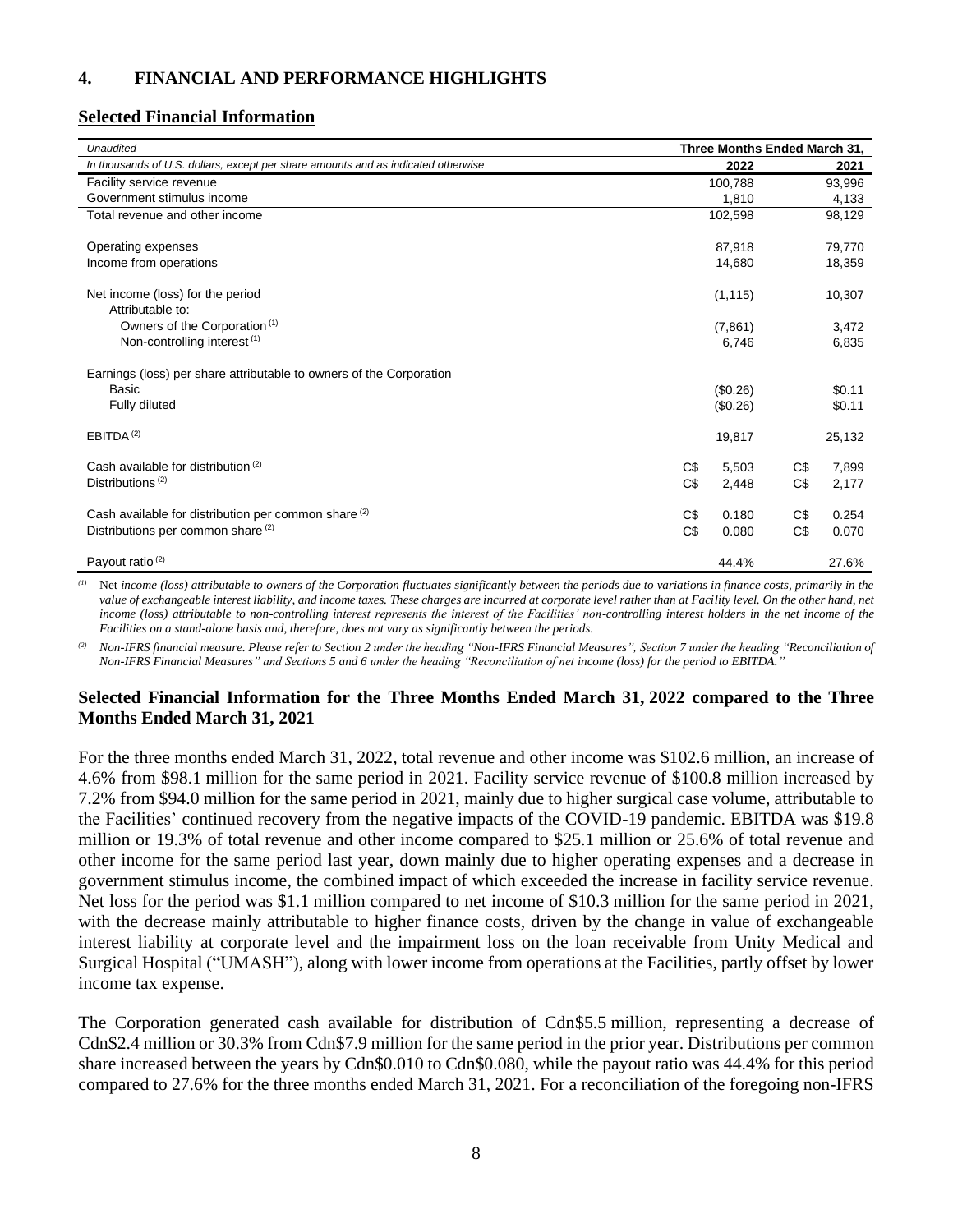financial measures to the applicable IFRS measures, see Section 7 under the heading "Reconciliation of Non-IFRS Financial Measures."

# <span id="page-8-0"></span>**5. CONSOLIDATED OPERATING AND FINANCIAL REVIEW**

#### **For the Three Months Ended March 31, 2022**

The following table and discussion compare operating and financial results of the Corporation for the three months ended March 31, 2022 to the three months ended March 31, 2021:

| <b>Three Months Ended</b>                                                         |                |                |            |               |
|-----------------------------------------------------------------------------------|----------------|----------------|------------|---------------|
| Unaudited                                                                         | March 31,      |                |            |               |
| In thousands of U.S. dollars, except per share amounts                            | 2022           | 2021           | \$ Change  | % Change      |
| Revenue and other income                                                          |                |                |            |               |
| Facility service revenue                                                          | 100,788        | 93.996         | 6,792      | 7.2%          |
| Government stimulus income                                                        | 1,810          | 4,133          | (2, 323)   | (56.2%)       |
|                                                                                   | 102,598        | 98,129         | 4,469      | 4.6%          |
|                                                                                   |                |                |            |               |
| <b>Operating expenses</b>                                                         |                |                |            |               |
| Salaries and benefits                                                             | 29,899         | 29,053         | 846        | 2.9%          |
| Drugs and supplies                                                                | 33,756         | 30,093         | 3,663      | 12.2%         |
| General and administrative expenses                                               | 19,126         | 13,851         | 5,275      | 38.1%         |
| Depreciation of property and equipment                                            | 2,345          | 2,361          | (16)       | (0.7%         |
| Depreciation of right-of-use assets                                               | 2,635          | 2,539          | 96         | 3.8%          |
| Amortization of other intangibles                                                 | 157            | 1,873          | (1,716)    | (91.6%)       |
|                                                                                   | 87,918         | 79,770         | 8,148      | 10.2%         |
| Income from operations                                                            | 14,680         | 18,359         | (3,679)    | $(20.0\%)$    |
|                                                                                   |                |                |            |               |
| <b>Finance costs</b>                                                              |                |                |            |               |
| Change in value of exchangeable interest liability                                | 10,303         | 1,948          | 8,355      | 428.9%        |
| Interest expense on exchangeable interest liability                               | 2,191          | 2,699          | (508)      | (18.8%)       |
| Interest expense, net of interest income                                          | 1,401          | 1,542          | (141)      | $(9.1\%)$     |
| Impairment loss on loan receivable                                                | 3,990          |                | 3,990      | 100.0%        |
| Loss on foreign currency                                                          | 10             | 2              | 8          | 400.0%        |
|                                                                                   | 17,895         | 6,191          | 11,704     | 189.0%        |
|                                                                                   |                |                |            |               |
| Share of equity loss (income) in associates                                       | (6)            | 42             | (48)       | (114.3%)      |
|                                                                                   |                |                |            |               |
| Income (loss) before income taxes                                                 | (3,209)        | 12,126         | (15, 335)  | (126.5%)      |
|                                                                                   |                |                |            |               |
| Income tax expense (recovery)                                                     | (2,094)        | 1,819          | (3,913)    | $(215.1\%)$   |
|                                                                                   |                |                |            |               |
| Net income (loss) for the period<br>Attributable to:                              | (1, 115)       | 10,307         | (11, 422)  | (110.8%)      |
| Owners of the Corporation                                                         |                |                |            | (326.4%)      |
|                                                                                   | (7, 861)       | 3,472          | (11, 333)  |               |
| Non-controlling interest                                                          | 6,746          | 6,835          | (89)       | $(1.3\%)$     |
| Basic earnings (loss) per share attributable to owners of the Corporation         | (\$0.26)       | \$0.11         |            | $(336.4\%)$   |
| Fully diluted earnings (loss) per share attributable to owners of the Corporation |                | \$0.11         | (0.37)     |               |
|                                                                                   | (\$0.26)       |                | (0.37)     | (336.4%)      |
| Reconciliation of net income (loss) for the period to EBITDA <sup>(1)</sup>       |                |                |            |               |
| Net income (loss) for the period                                                  |                |                |            |               |
| Income tax expense (recovery)                                                     | (1, 115)       | 10,307         | (11, 422)  | $(110.8\%)$   |
| Share of equity loss (income) in associates                                       | (2,094)        | 1,819          | (3,913)    | $(215.1\%)$   |
| Finance costs                                                                     | (6)            | 42             | (48)       | (114.3%)      |
| Depreciation of property and equipment                                            | 17,895         | 6,191          | 11,704     | 189.0%        |
| Depreciation of right-of-use assets                                               | 2,345<br>2,635 | 2,361<br>2,539 | (16)<br>96 | (0.7%<br>3.8% |
| Amortization of other intangibles                                                 | 157            | 1,873          |            |               |
| EBITDA <sup>(1)</sup>                                                             | 19,817         | 25,132         | (1,716)    | (91.6%)       |
|                                                                                   |                |                | (5, 315)   | (21.1%)       |

*(1) Non-IFRS financial measures. Please refer to Section 2 under the heading "Non-IFRS Financial Measures" for a discussion of such measures.*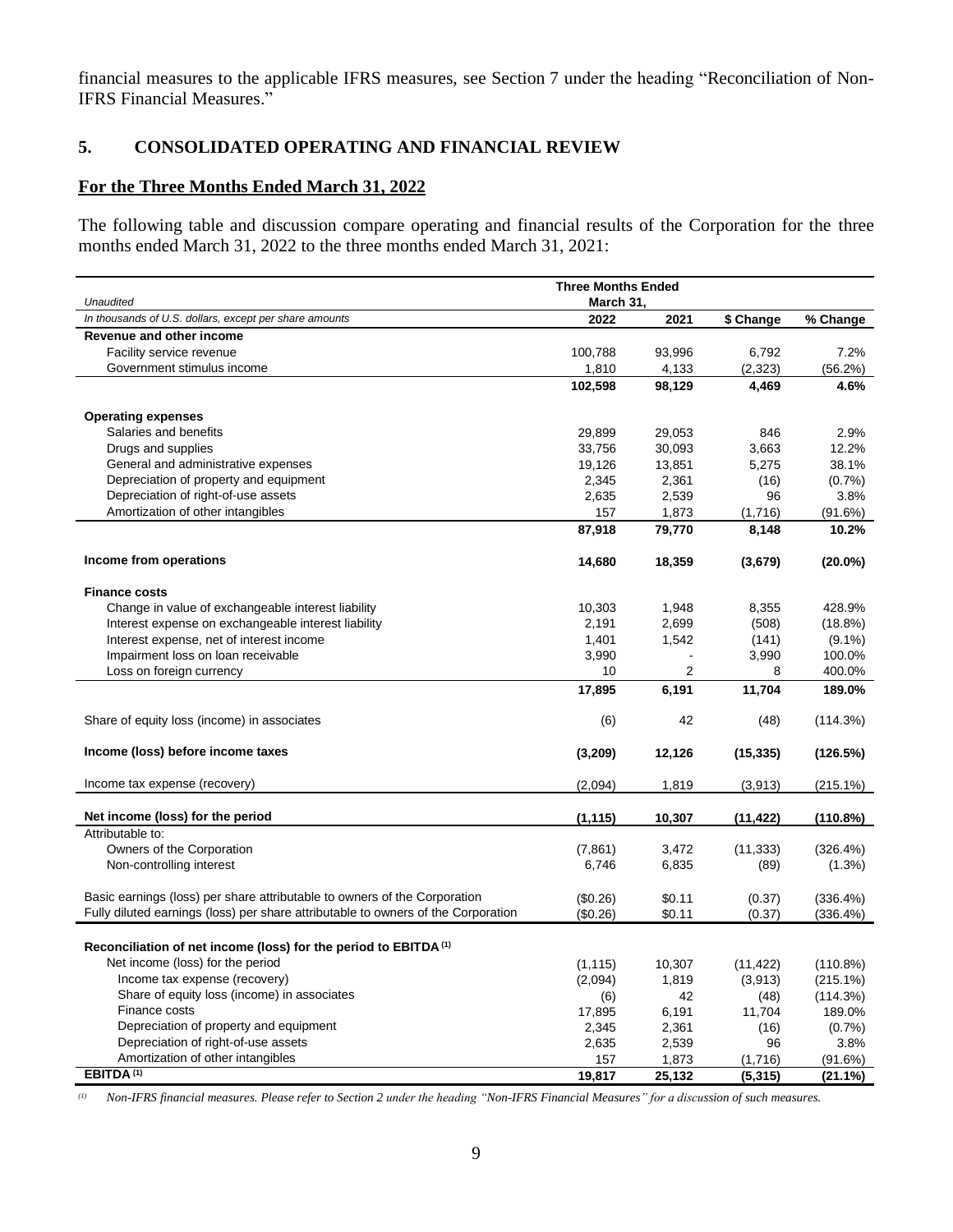#### **Revenue and Other Income**

| Unaudited                      | Three Months Ended March 31, |        |           |            |
|--------------------------------|------------------------------|--------|-----------|------------|
| In thousands of U.S. dollars   | 2022                         | 2021   | \$ Change | % Change   |
| ASH                            | 18.996                       | 15.218 | 3.778     | 24.8%      |
| OSH                            | 17.709                       | 17.998 | (289)     | $(1.6\%)$  |
| <b>BHSH</b>                    | 22,822                       | 26,413 | (3,591)   | $(13.6\%)$ |
| <b>SFSH</b>                    | 34.173                       | 30,948 | 3.225     | 10.4%      |
| <b>SCNC</b>                    | 2.831                        | 2.170  | 661       | 30.5%      |
| <b>MFC Nueterra ASCs</b>       | 6.067                        | 5.382  | 685       | 12.7%      |
| Total revenue and other income | 102.598                      | 98.129 | 4.469     | 4.6%       |

For the three months ended March 31, 2022, total revenue and other income increased from the same period in 2021 by \$4.5 million or 4.6%, while facility service revenue increased by \$6.8 million or 7.2%. The increase was primarily attributable to the increase in surgical case volume (\$6.1 million) attributable to the Facilities' continued recovery from the negative impacts of the COVID-19 pandemic, along with the impact of ASH moving its anesthesia service and related billing in-house in the current year (\$1.0 million). This was partly offset by a reduction in government stimulus income (\$2.3 million), and the shutdown of one of BHSH's urgent care centres in December 2021 (\$0.4 million).

Total surgical cases increased by 6.1%, as outpatient cases increased by 6.4%, and observation cases increased by 40.5%, while inpatient cases decreased by 7.1%. Surgical case volume was up at all Facilities, except OSH and SCNC, with SFSH experiencing the largest increase. Surgical case volume shifts by payor over the same period last year came predominantly from Medicare, which increased by 14.2%, and Blue Cross/Blue Shield, which increased by 9.7%. Pain cases were up by 28.0% compared to the same period last year, driven mainly by ASH.

The ability to qualify for government stimulus funds under the various programs, and the timing of receipts and recognition of income may differ between individual Facilities.

The above factors are reflected in each Facility's revenue as follows:

- ASH's revenue increased mainly due to higher surgical case volume, an increase in pain procedures, the impact of case mix with more orthopedic cases, an increase in government stimulus income, and the impact of moving the anesthesia service and related billing in-house in the current year.
- OSH's revenue decreased mainly due to lower surgical case volume, partly offset by the combined impact of case and payor mix, including growth in high acuity spine cases, and an increase in pain procedures.
- BHSH's revenue decreased mainly due to a decrease in government stimulus income, along with the combined impact of case and payor mix, including less orthopedic and spine cases and a higher percentage of government payors, as well as the shutdown of one BHSH's urgent care centres in December 2021. This was partly offset by an increase in revenues from the remaining urgent care centres, and higher surgical case volume.
- SFSH's revenue increased mainly due to an increase in surgical case volume boosted by recent physician recruitments, complemented by payor mix with a higher percentage of commercial payors. This was partly offset by the impact of case mix, along with a decrease in government stimulus income.
- SCNC's revenue increased mainly due to an increase in government stimulus income, complemented by the combined impact of case and payor mix, including increased total joints and a higher percentage of commercial payors.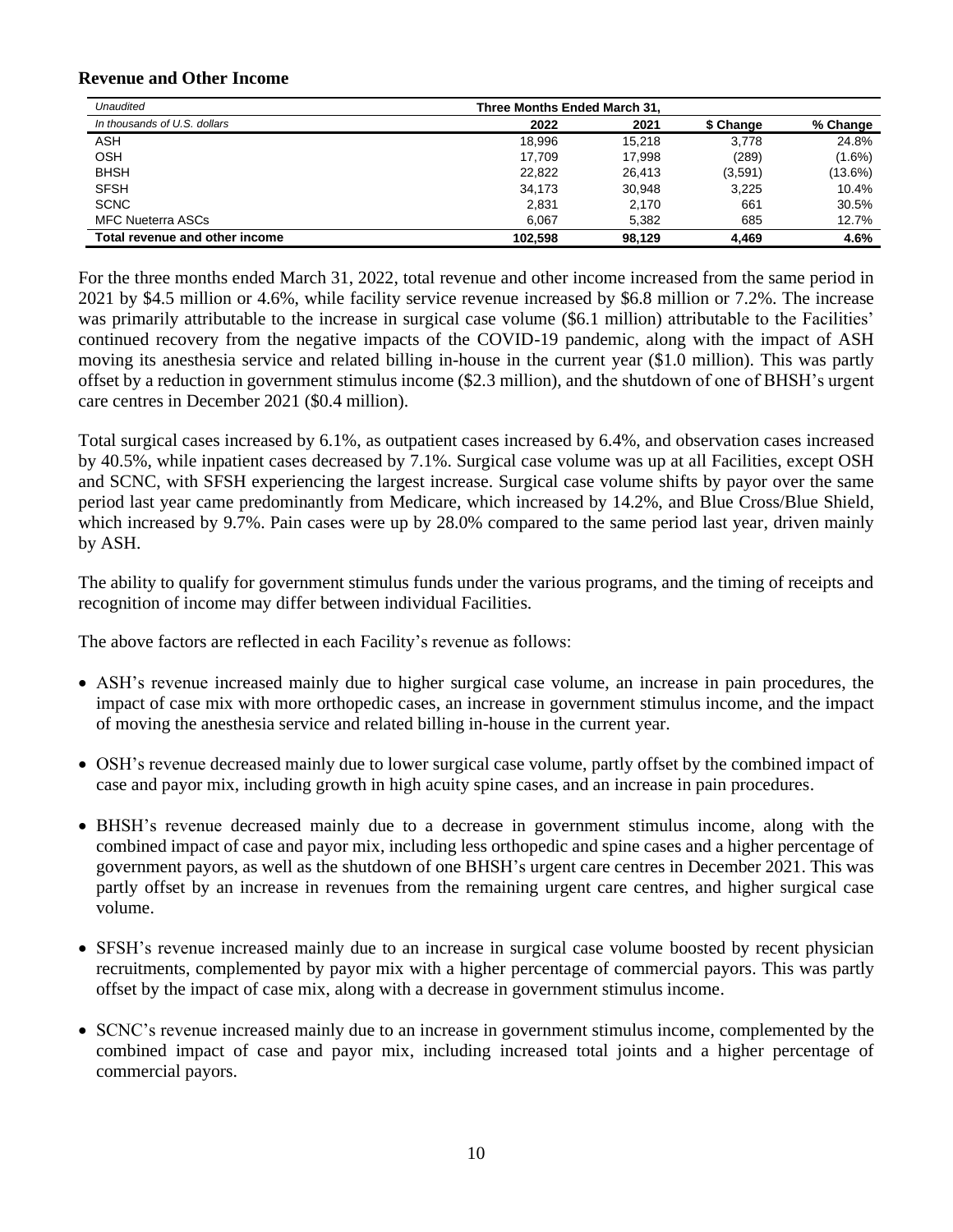• MFC Nueterra ASCs' revenue increased mainly due to the combined impact of case and payor mix, along with higher surgical case volume, and an increase in pain procedures.

## **Operating Expenses**

For the three months ended March 31, 2022, operating expenses, including salaries and benefits, drugs and supplies, general and administrative expenses ("G&A"), depreciation of property and equipment, depreciation of right-of-use assets, and amortization of other intangibles ("operating expenses"), increased by \$8.1 million or 10.2% from the same period in the prior year to \$87.9 million, mainly due to increased G&A from higher corporate level costs related to share-based compensation plans due to larger increases in the Corporation's share price in the current year, and increases in other G&A costs, along with higher drugs and supplies costs due to case mix. As a percentage of total revenue and other income, operating expenses increased to 85.7% from 81.3% in the same period a year earlier.

| Unaudited                    | Three Months Ended March 31. |                          |        |                          |           |           |
|------------------------------|------------------------------|--------------------------|--------|--------------------------|-----------|-----------|
| In thousands of U.S. dollars | 2022                         | Percentage<br>of Revenue | 2021   | Percentage<br>of Revenue | \$ Change | % Change  |
| <b>ASH</b>                   | 15.905                       | 83.7%                    | 12,670 | 83.3%                    | 3.235     | 25.5%     |
| <b>OSH</b>                   | 16.250                       | 91.8%                    | 17.095 | 95.0%                    | (845)     | $(4.9\%)$ |
| <b>BHSH</b>                  | 19.618                       | 86.0%                    | 17.998 | 68.1%                    | 1.620     | $9.0\%$   |
| <b>SFSH</b>                  | 23.299                       | 68.2%                    | 20.722 | 67.0%                    | 2.577     | 12.4%     |
| <b>SCNC</b>                  | 2,092                        | 73.9%                    | 2.059  | 94.9%                    | 33        | 1.6%      |
| <b>MFC Nueterra ASCs</b>     | 5.849                        | 96.4%                    | 4.879  | 90.7%                    | 970       | 19.9%     |
| Corporate                    | 4,905                        | n/a                      | 4.347  | n/a                      | 558       | 12.8%     |
| <b>Operating expenses</b>    | 87.918                       | 85.7%                    | 79.770 | 81.3%                    | 8.148     | 10.2%     |

Consolidated salaries and benefits increased by \$0.8 million or 2.9%, primarily due to increases in both clinical and non-clinical salaries and wages (\$1.2 million) as a result of annual increases and staff retention premiums due to the shortage of nurses. This was partly offset by lower benefit costs from decreased health plan utilization (\$0.2 million), and the shutdown of one of BHSH's urgent care centres in December 2021 (\$0.2 million). As a percentage of total revenue and other income, consolidated salaries and benefits decreased to 29.1% from 29.6% a year earlier.

Consolidated drugs and supplies increased by \$3.7 million or 12.2%, primarily driven by case mix (\$3.3 million), which included increased orthopedic and higher acuity spine cases, and the impact of higher surgical case volume (\$1.0 million). This was partly offset by the reclassification of costs pertaining to SFSH's accountable care organization ("ACO") to G&A in the current year (\$0.6 million). As a percentage of total revenue and other income, the consolidated cost of drugs and supplies increased to 32.9% from 30.7% a year earlier.

Consolidated G&A increased by \$5.3 million or 38.1%. The increase in G&A was mainly attributable to higher corporate level costs related to share-based compensation plans driven by larger increases in the Corporation's share price in the current year (\$1.5 million), the impact of ASH moving its anesthesia service and related billing in-house in the current year (\$1.2 million), costs pertaining to SFSH's ACO in the current year (\$0.8 million), along with increases in various administrative and facility related expenses (\$0.8 million), higher professional and billing fees (\$0.7 million), and an increase in marketing costs (\$0.2 million). As a percentage of total revenue and other income, consolidated G&A increased to 18.6% from 14.1% a year earlier.

Consolidated depreciation of property and equipment remained consistent year over year, as the impact of the acquisition of fixed assets was offset by certain assets being fully depreciated. As a percentage of total revenue and other income, consolidated depreciation of property and equipment decreased to 2.3% from 2.4% a year earlier.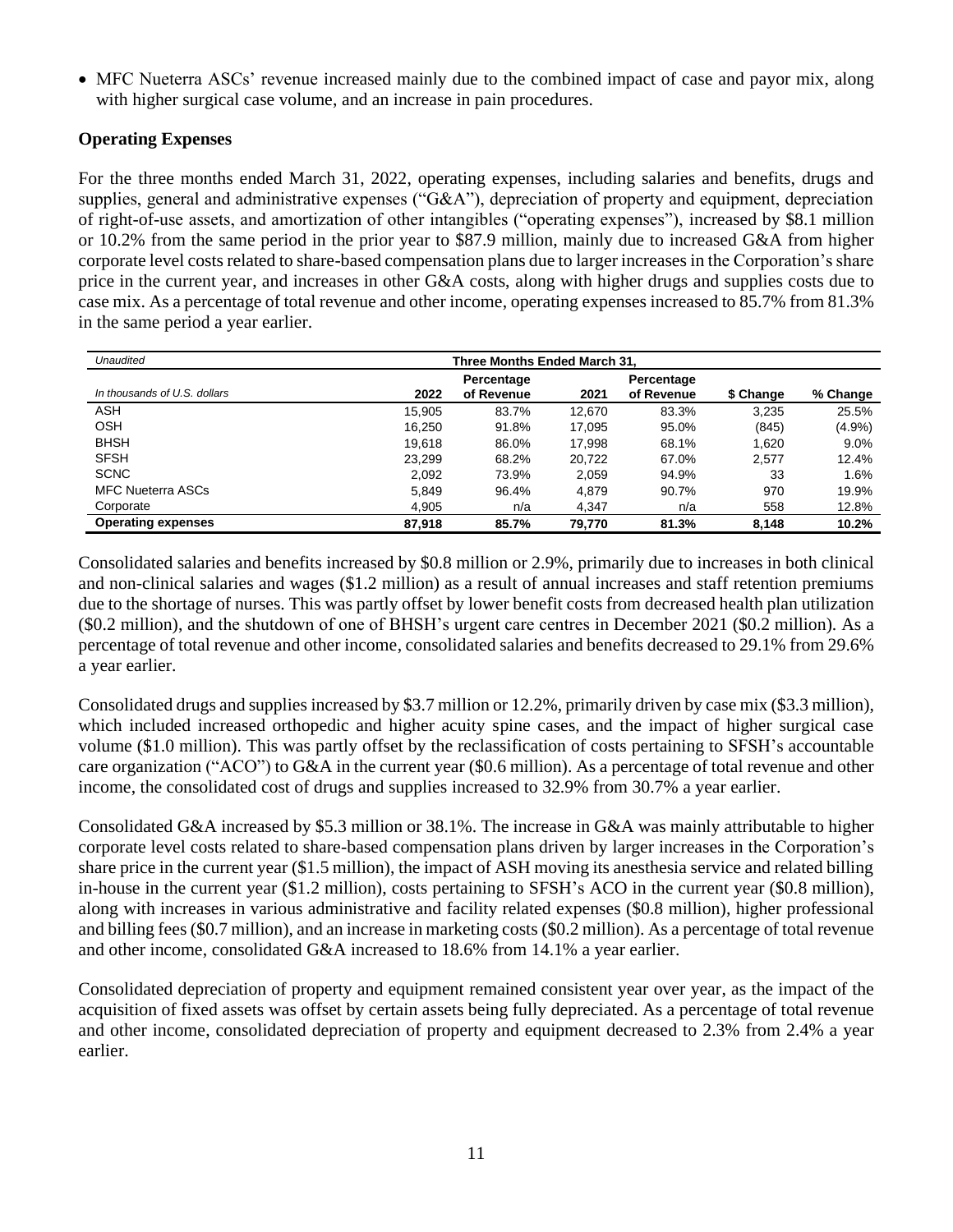Consolidated depreciation of right-of-use assets increased by \$0.1 million or 3.8%, mainly due to the addition of new leases, partly offset by the expiration and termination of certain leases. As a percentage of total revenue and other income, consolidated depreciation of right-of-use assets remained consistent at 2.6% year over year.

Consolidated amortization of other intangibles decreased by \$1.7 million or 91.6%, mainly due to most other intangibles being fully amortized. As a percentage of total revenue and other income, consolidated amortization of other intangibles decreased to 0.2% from 1.9% a year earlier.

#### **Income from Operations**

Consolidated income from operations for the three months ended March 31, 2022 of \$14.7 million was \$3.7 million or 20.0% lower than consolidated income from operations of \$18.4 million, recorded in the same period a year earlier, representing 14.3% of revenue and other income, compared to 18.7% in the same period in 2021. The decrease is mainly the result of lower income from operations at the Facilities, driven by BHSH, inclusive of the decline in government stimulus income.

| Unaudited                    | Three Months Ended March 31. |                          |          |                          |           |            |  |  |
|------------------------------|------------------------------|--------------------------|----------|--------------------------|-----------|------------|--|--|
| In thousands of U.S. dollars | 2022                         | Percentage<br>of Revenue | 2021     | Percentage<br>of Revenue | \$ Change | % Change   |  |  |
| <b>ASH</b>                   | 3.091                        | 16.3%                    | 2.548    | 16.7%                    | 543       | 21.3%      |  |  |
| <b>OSH</b>                   | 1.459                        | 8.2%                     | 903      | 5.0%                     | 556       | 61.6%      |  |  |
| <b>BHSH</b>                  | 3.204                        | 14.0%                    | 8.415    | 31.9%                    | (5,211)   | $(61.9\%)$ |  |  |
| <b>SFSH</b>                  | 10.874                       | 31.8%                    | 10.226   | 33.0%                    | 648       | 6.3%       |  |  |
| <b>SCNC</b>                  | 739                          | 26.1%                    | 111      | 5.1%                     | 628       | 565.8%     |  |  |
| <b>MFC Nueterra ASCs</b>     | 218                          | 3.6%                     | 503      | 9.3%                     | (285)     | (56.7%)    |  |  |
| Corporate                    | (4,905)                      | n/a                      | (4, 347) | n/a                      | (558)     | (12.8%)    |  |  |
| Income from operations       | 14.680                       | 14.3%                    | 18.359   | 18.7%                    | (3,679)   | $(20.0\%)$ |  |  |

#### **Finance Costs**

## *Change in Value of Exchangeable Interest Liability*

The liability for the exchangeable interest is recorded at fair value, and re-measured at each reporting date, and the changes in fair value are included in net income for the respective periods. Changes in the recorded value of the exchangeable interest liability between the reporting periods are attributable to the (i) changes in the number of common shares to be issued for the exchangeable interest liability, which are driven by the distributions to the non-controlling interest during the twelve-month period ending on the reporting date, (ii) changes in the market price of the Corporation's common shares, and (iii) fluctuations of the value of the Canadian dollar against the U.S. dollar. The change in value of exchangeable interest liability increased by \$8.4 million, primarily driven by the increase in the price of the Corporation's common shares in the current year.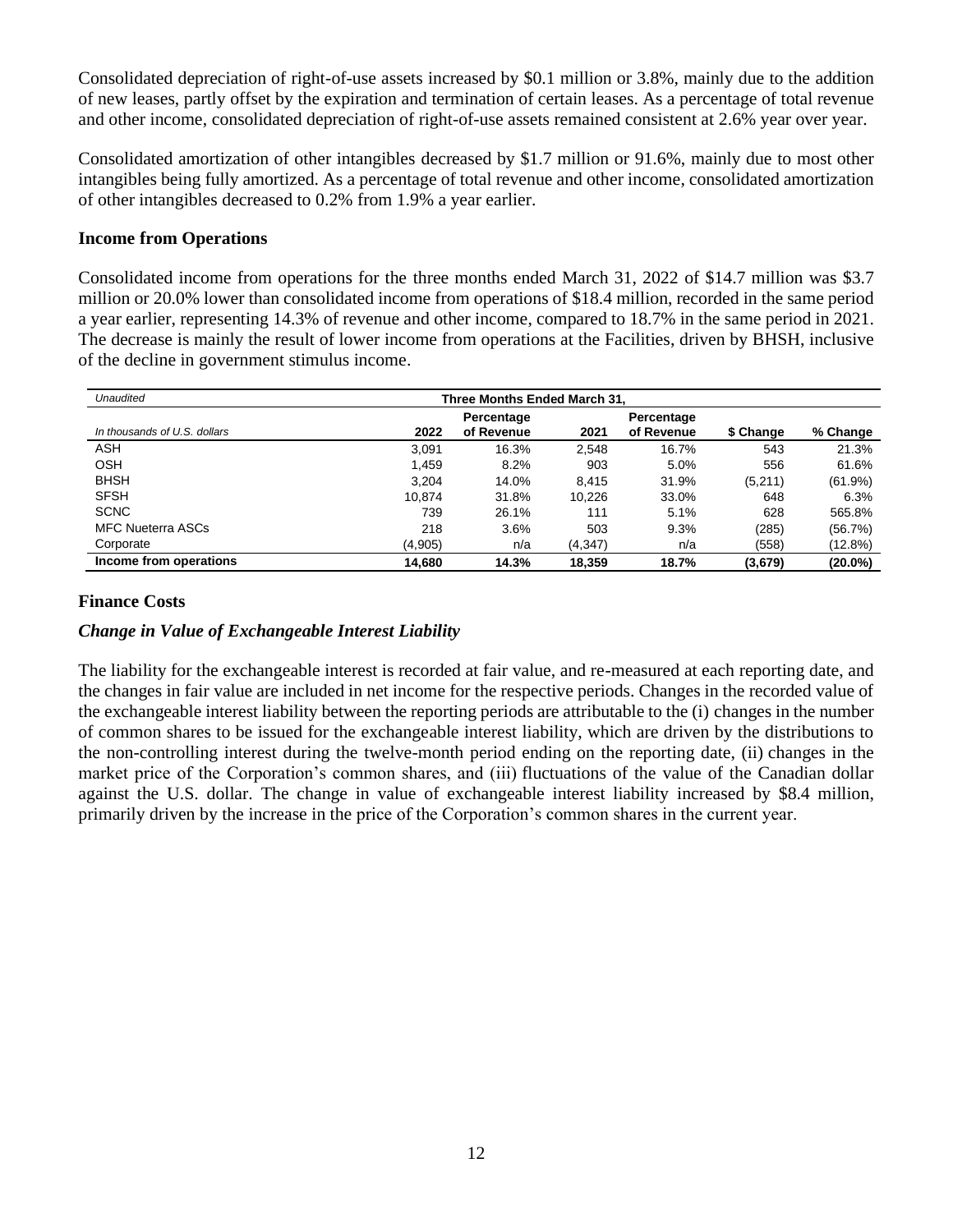The following table provides a calculation of the change in value of exchangeable interest liability for the reporting periods:

| In thousands of U.S. dollars, except as indicated<br>otherwise              | March 31.<br>2022<br>Unaudited | December 31.<br>2021 | Change    | March 31.<br>2021<br>Unaudited | December 31.<br>2020 | Change     |
|-----------------------------------------------------------------------------|--------------------------------|----------------------|-----------|--------------------------------|----------------------|------------|
| Number of common shares to be issued<br>for exchangeable interest liability | 6.174.070                      | 6.161.517            | 12.553    | 6.210.780                      | 6.157.396            | 53,384     |
| Closing price of the Corporation's common<br>shares (unaudited)             | C\$11.32                       | C\$9.35              | C\$1.97   | C\$7.28                        | C\$7.04              | C\$0.24    |
| Closing exchange rate of U.S. dollar to<br>Canadian dollar (unaudited)      | \$1.2507                       | \$1.2640             | (S0.0133) | \$1.2564                       | \$1,2735             | (\$0.0171) |
| <b>Exchangeable interest liability</b>                                      | 55.881                         | 45.578               | 10.303    | 35.987                         | 34.039               | 1.948      |

## *Interest on Exchangeable Interest Liability*

Interest expense on the exchangeable interest liability decreased by \$0.5 million, which was primarily driven by the variation in distributions from the Facilities between the reporting periods.

#### *Interest Expense*

Interest expense, net of interest income, decreased by \$0.1 million mainly due to lower interest expense on lease liabilities, lower credit facility interest expense at corporate level due to the lower outstanding balance and interest rate, and lower interest expense at the Facilities' level.

#### *Impairment Loss on Loan Receivable*

Impairment loss on loan receivable increased by \$4.0 million, as a result of re-evaluating the impairment loss allowance reserved on the loan receivable from UMASH (refer to Section 13 under the heading "Allowance for Loan Receivable" for a discussion on the calculation methodology).

## *Foreign Currency*

The Corporation's reporting currency is U.S. dollars; however, certain public company expenses and payments to holders of common shares are made in Canadian dollars. Foreign currency loss increased marginally due to the relative change in foreign exchange rates.

#### **Share of Equity Loss (Income) in Associates**

The Corporation's share of equity loss in associates accounted for using the equity method decreased marginally due to the Corporation's share of net loss in the prior year from St. Luke's Surgery Center of Chesterfield, LLC, whose investment balance was written down to nil at the start of the prior year.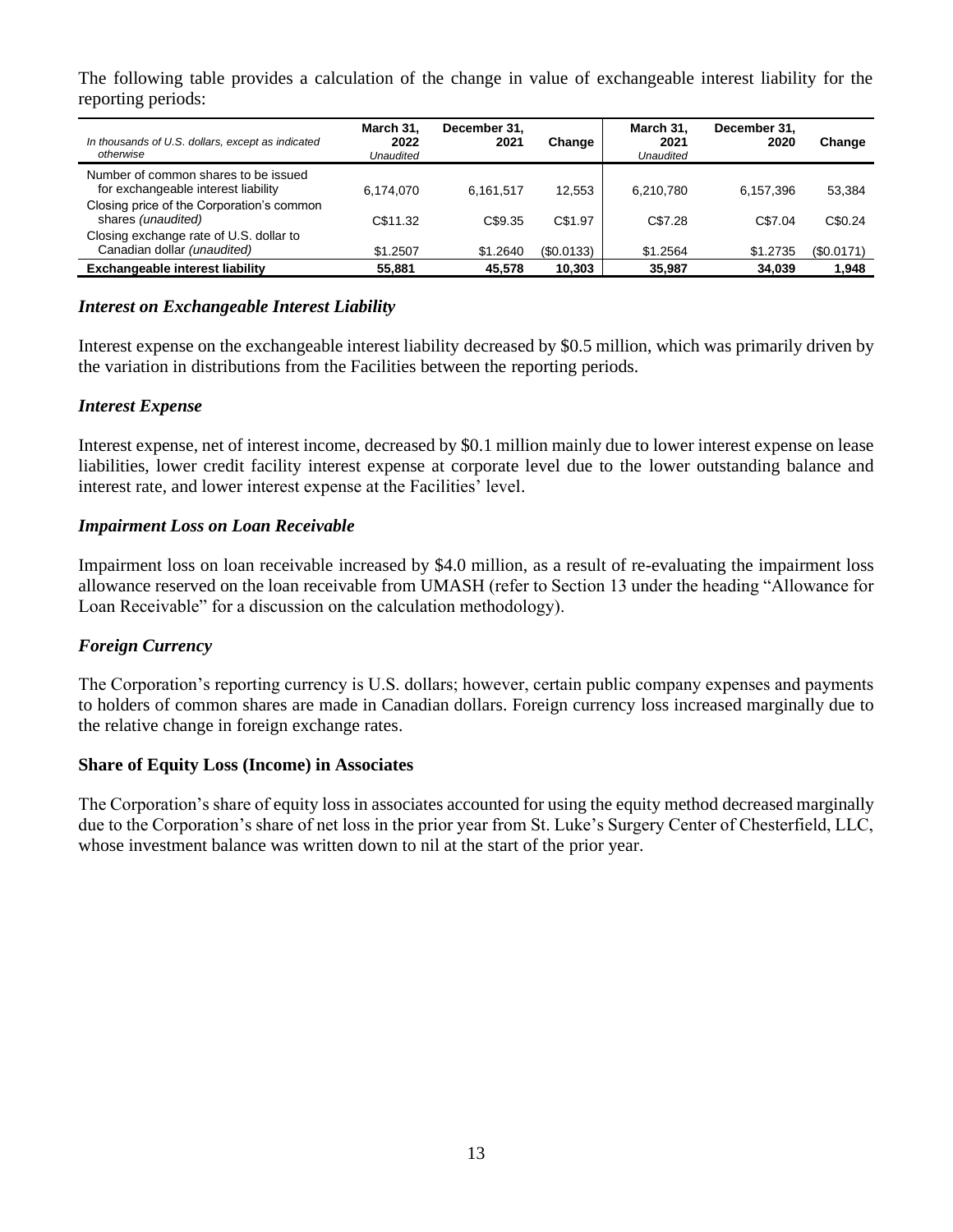# **Income Tax**

Current and deferred tax components of the income tax expense (recovery) for the reporting periods are as follows:

| Unaudited                              | Three Months Ended March 31, |       |           |             |  |
|----------------------------------------|------------------------------|-------|-----------|-------------|--|
| In thousands of U.S. dollars           | 2022                         | 2021  | \$ Change | % Change    |  |
| Current income tax expense             | 462                          | 1,228 | (766)     | (62.4%)     |  |
| Deferred income tax expense (recovery) | (2,556)                      | 591   | (3, 147)  | (532.5%)    |  |
| Income tax expense (recovery)          | (2,094)                      | 1,819 | (3,913)   | $(215.1\%)$ |  |

The decrease in current income tax expense versus last year was primarily due to the tax impact of the \$4.0 million impairment loss on loan receivable in the current year. The decrease in deferred income tax expense versus prior year was mainly due to the impact of the change in exchangeable interest liability.

## **Net Income (Loss)**

The \$11.4 million decrease in net income (loss) for the period was mainly attributable to higher finance costs, including the change in the value of exchangeable interest liability versus the prior year (refer to Section 5 "Consolidated Operating and Financial Review" of this MD&A under the heading "Change in Value of Exchangeable Interest Liability") and the impairment loss on the loan receivable from UMASH, along with lower income from operations at the Facilities, partly offset by lower income tax expense.

# **EBITDA**

EBITDA of \$19.8 million decreased by \$5.3 million from \$25.1 million recorded a year earlier, representing 19.3% of revenue and other income compared to 25.6% a year earlier, mainly driven by a significant decrease at BHSH, as the combined impact across the Facilities of higher operating expenses and a decrease in government stimulus income, exceeded the increase in facility service revenue. For a reconciliation of EBITDA to an applicable IFRS measure, see Section 5 under "Reconciliation of net income (loss) for the period to EBITDA."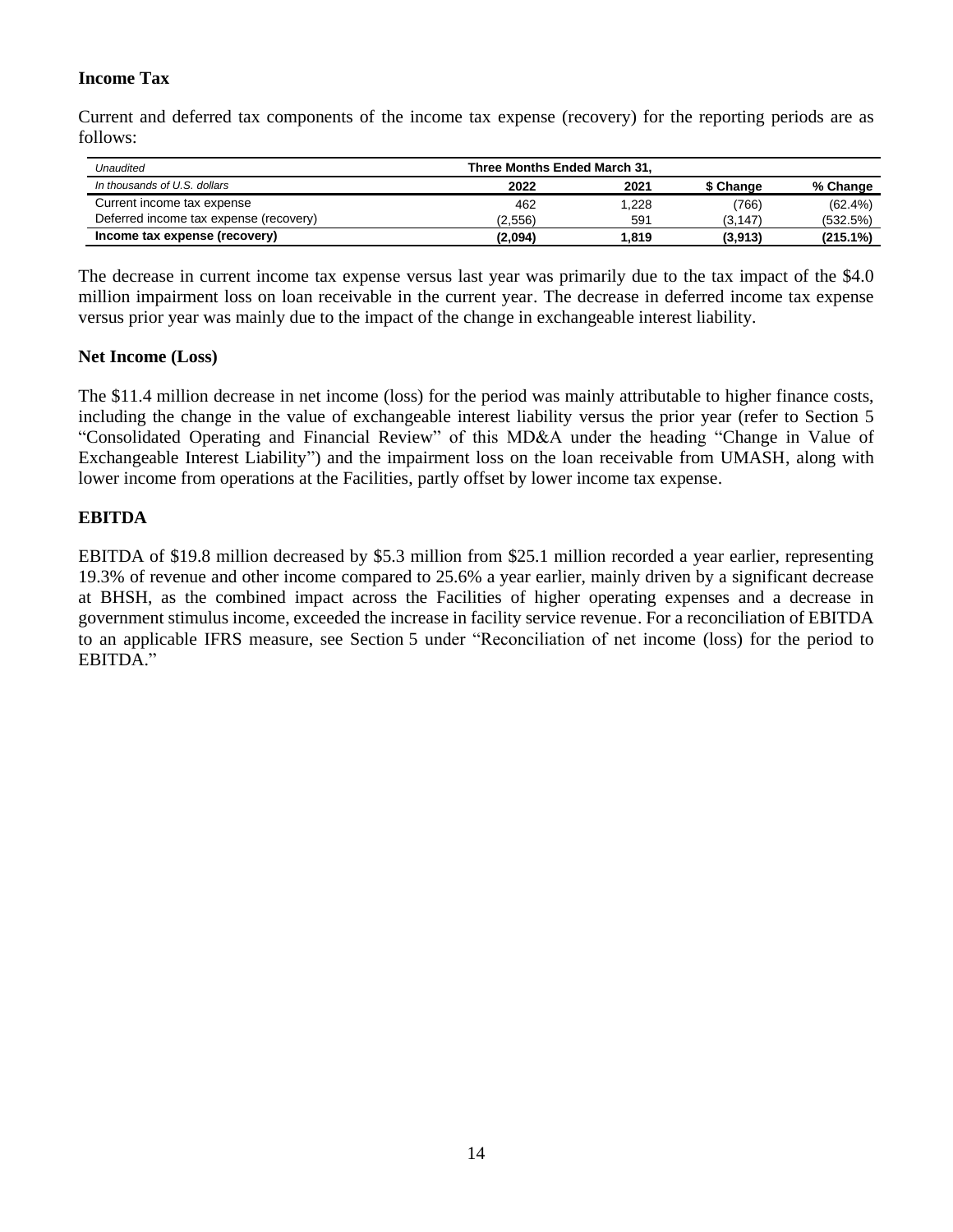#### <span id="page-14-0"></span>**6. QUARTERLY OPERATING AND FINANCIAL RESULTS**

#### **Summary of Quarterly Operating and Financial Results from Continuing Operations**

| <b>Unaudited</b>                                                                                       | 2022                 |         | 2021     |          |                |          | 2020   |                |
|--------------------------------------------------------------------------------------------------------|----------------------|---------|----------|----------|----------------|----------|--------|----------------|
| In thousands of U.S. dollars, except per share<br>amounts                                              | Q1                   | Q4      | Q3       | Q2       | Q1             | Q4       | Q3     | Q <sub>2</sub> |
| Revenue and other income                                                                               |                      |         |          |          |                |          |        |                |
| Facility service revenue                                                                               | 100,788              | 110,677 | 96,388   | 97,572   | 93,996         | 107,111  | 96,322 | 67,659         |
| Government stimulus income                                                                             | 1,810                | 5,742   | 2,652    | 572      | 4,133          | 2,372    | 2,491  | 21,145         |
|                                                                                                        | 102,598              | 116,419 | 99,040   | 98,144   | 98,129         | 109,483  | 98,813 | 88,804         |
|                                                                                                        |                      |         |          |          |                |          |        |                |
| <b>Operating expenses</b>                                                                              |                      |         |          |          |                |          |        |                |
| Salaries and benefits                                                                                  | 29,899               | 31,804  | 29,978   | 29,066   | 29.053         | 30,359   | 28,795 | 26,794         |
| Drugs and supplies                                                                                     | 33,756               | 37,316  | 31,057   | 31,561   | 30,093         | 34,895   | 32,696 | 22,910         |
| General and administrative expenses                                                                    | 19,126               | 15,346  | 14,661   | 13,819   | 13,851         | 15,808   | 12,772 | 14,497         |
| Depreciation of property and equipment                                                                 | 2,345                | 2,356   | 2,325    | 2,324    | 2,361          | 2,404    | 2,445  | 2,469          |
| Depreciation of right-of-use assets                                                                    | 2,635                | 2,545   | 2,549    | 2,539    | 2,539          | 2,549    | 2,483  | 2,521          |
| Amortization of other intangibles                                                                      | 157                  | 1,550   | 1,915    | 1,893    | 1,873          | 1,867    | 2,050  | 2,027          |
|                                                                                                        | 87,918               | 90,917  | 82,485   | 81,202   | 79,770         | 87,882   | 81,241 | 71,218         |
| Income from operations                                                                                 | 14,680               | 25,502  | 16,555   | 16,942   | 18,359         | 21,601   | 17,572 | 17,586         |
| <b>Finance costs</b>                                                                                   |                      |         |          |          |                |          |        |                |
| Change in value of exchangeable interest liability                                                     | 10,303               | (635)   | 12,559   | (2, 333) | 1,948          | 13,534   | (23)   | 5,549          |
| Interest expense on exchangeable interest liability                                                    | 2,191                | 2,152   | 1,711    | 2,145    | 2,699          | 2,062    | 2,061  | 686            |
| Interest expense, net of interest income                                                               | 1,401                | 1,439   | 1,468    | 1,615    | 1,542          | 1,491    | 2,216  | 915            |
| Impairment loss (gain) on loan receivable                                                              | 3,990                |         |          |          |                |          |        | (681)          |
| Loss (gain) on foreign currency                                                                        | 10                   | 47      | (11)     | (4)      | $\overline{2}$ | (2)      | 38     | (19)           |
|                                                                                                        | 17,895               | 3,003   | 15,727   | 1,423    | 6,191          | 17,085   | 4,292  | 6,450          |
|                                                                                                        |                      |         |          |          |                |          |        |                |
| Share of equity loss (income) in associates                                                            | (6)                  | (12)    | (5)      | 100      | 42             | 231      | 672    | 476            |
| Income (loss) before income taxes                                                                      | (3,209)              | 22,511  | 833      | 15,419   | 12,126         | 4,285    | 12,608 | 10,660         |
| Income tax expense (recovery)                                                                          | (2,094)              | 1,608   | (2, 594) | 3,563    | 1,819          | (1, 331) | 2,786  | 3,283          |
| Net income (loss) for the period from continuing                                                       |                      |         |          |          |                |          |        |                |
| operations                                                                                             | (1, 115)             | 20,903  | 3,427    | 11,856   | 10,307         | 5,616    | 9,822  | 7,377          |
| Attributable to:                                                                                       |                      |         |          |          |                |          |        |                |
| Owners of the Corporation                                                                              | (7,861)              | 10,252  | (3, 545) | 5,321    | 3,472          | (3,071)  | 2,998  | 241            |
| Non-controlling interest                                                                               | 6,746                | 10,651  | 6,972    | 6,535    | 6,835          | 8,687    | 6,824  | 7,136          |
| Earnings (loss) per share attributable to owners of the Corporation:                                   |                      |         |          |          |                |          |        |                |
| <b>Basic</b>                                                                                           |                      | \$0.33  | (\$0.11) | \$0.17   | \$0.11         | (\$0.10) | \$0.10 | \$0.01         |
| Fully diluted                                                                                          | (\$0.26)<br>(\$0.26) |         |          |          |                | (S0.10)  | \$0.10 | \$0.01         |
|                                                                                                        |                      | \$0.32  | (\$0.11) | \$0.15   | \$0.11         |          |        |                |
| Reconciliation of net income (loss) for the period from continuing operations to EBITDA <sup>(1)</sup> |                      |         |          |          |                |          |        |                |
| Net income (loss) for the period from continuing                                                       |                      |         |          |          |                |          |        |                |
| operations                                                                                             | (1, 115)             | 20,903  | 3,427    | 11,856   | 10,307         | 5,616    | 9,822  | 7,377          |
| Income tax expense (recovery)                                                                          | (2,094)              | 1,608   | (2, 594) | 3,563    | 1,819          | (1, 331) | 2,786  | 3,283          |
| Share of equity loss (income) in associates                                                            | (6)                  | (12)    | (5)      | 100      | 42             | 231      | 672    | 476            |
| Finance costs                                                                                          | 17,895               | 3,003   | 15,727   | 1,423    | 6,191          | 17,085   | 4,292  | 6,450          |
| Depreciation of property and equipment                                                                 | 2,345                | 2,356   | 2,325    | 2,324    | 2,361          | 2,404    | 2,445  | 2,469          |
| Depreciation of right-of-use assets                                                                    | 2,635                | 2,545   | 2,549    | 2,539    | 2,539          | 2,549    | 2,483  | 2,521          |
| Amortization of other intangibles                                                                      | 157                  | 1,550   | 1,915    | 1,893    | 1,873          | 1,867    | 2,050  | 2,027          |
| $EBITDA^{(1)}$                                                                                         | 19,817               | 31,953  | 23,344   | 23,698   | 25,132         | 28,421   | 24,550 | 24,603         |

*(1) Non-IFRS financial measures. Please refer to Section 2 under the heading "Non-IFRS Financial Measures" for a discussion of such measures.*

During the last eight quarters, the following items have had a significant impact on the Corporation's financial results:

• Facility service revenue varies directly in relation to the number of cases performed as well as to the type of cases performed and the payor. For example, facility service revenue for orthopedic cases will typically be higher than ear, nose and throat cases and cases funded by Medicare or Medicaid will be lower than those paid for by private insurance. Changes in case volumes, case mix and payor mix are normal and expected due to the nature of the Corporation's business. Surgical cases are mainly elective procedures and the volume of cases performed in any given period are subject to medical necessity and patient and physician preferences in scheduling (e.g., work schedules and vacations). The Corporation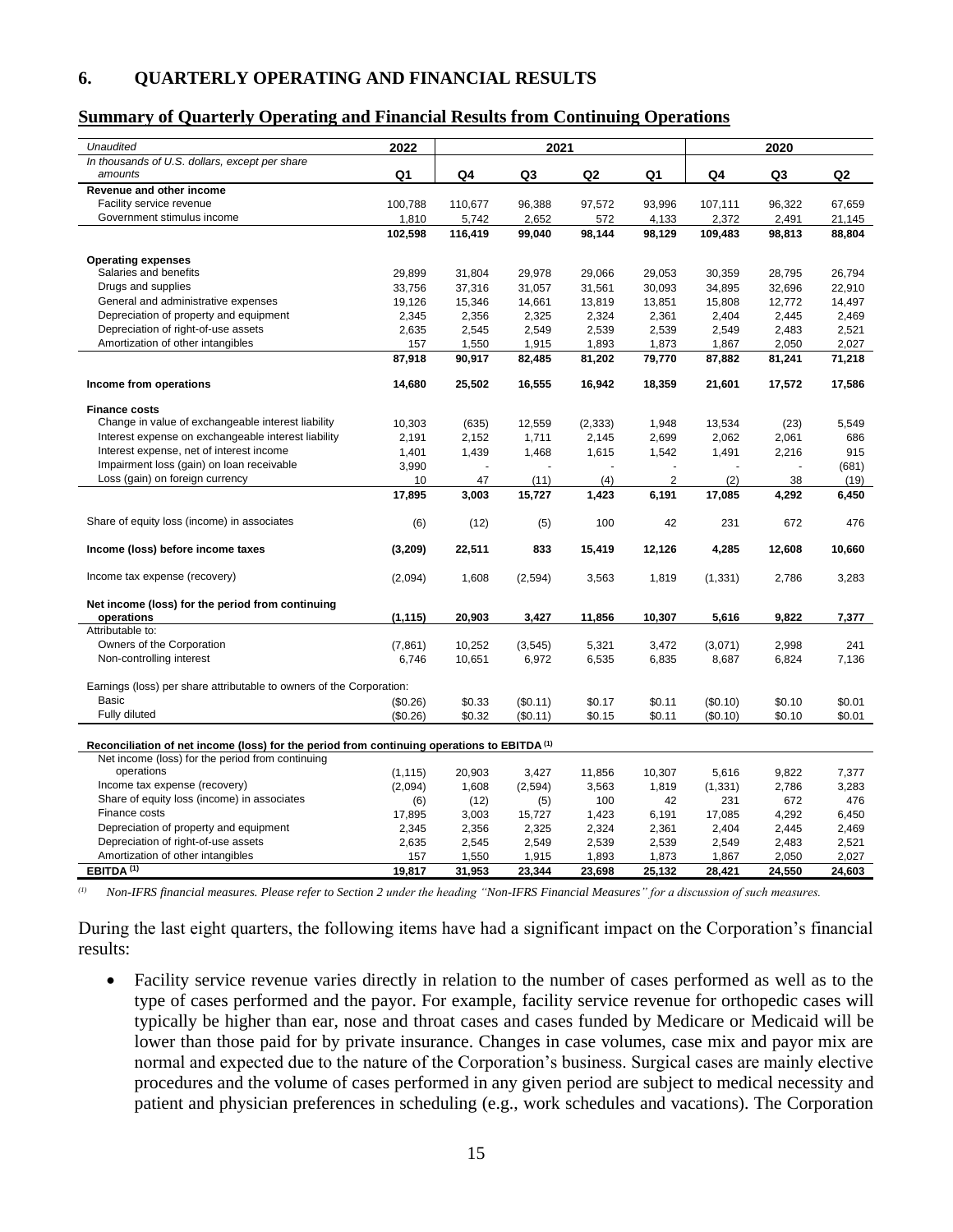generally records higher revenue in the fourth quarter as many patients tend to seek medical procedures at the end of the year, primarily as a result of their inability to carry over unused insurance benefits into the following calendar year.

- The COVID-19 outbreak began to impact the Corporation's and Facilities' operations in the latter half of March 2020, with impacts of varying severity within the communities and states that the Facilities serve. All Facilities were impacted by the pandemic as elective cases were restricted, either voluntarily or by U.S. state or local government mandate. Both such restrictions were lifted by mid-May 2020, but the pandemic continues to impact case volume across the Facilities, and there is no certainty that similar restrictions will not be re-instated.
- As part of the CARES Act and other stimulus legislation in response to the COVID-19 pandemic, the Facilities received financial assistance and recorded some of the funds as government stimulus income during 2020 and 2021. There is no certainty that such programs will be extended or replaced if the pandemic continues.
- The changes in operating expenses are generally consistent with fluctuations in case volumes and case mix. Operating expenses have also been impacted by costs related to an ACO previously established by SFSH, as well as a management agreement for the orthopedic service line that SFSH entered into. The existing ACO ended December 31, 2021, and SFSH established a new ACO starting January 1, 2022, to replace it (refer to Section 12 of this MD&A under heading "Related Party Transactions").
- In addition, revenue and operating expenses have been impacted by sales of assets and controlling interests in 2020 and 2021. In September 2020, the Corporation sold all of its controlling ownership interest in TRSC and recorded a gain on the sale.
- In June 2020, the ASH urgent care site located in Sherwood, Arkansas shut down its operations. The Corporation recorded an impairment of property and equipment as well as the right-of-use asset as a result of this shutdown.
- In December 2021, the operations of an urgent care centre affiliated with BHSH, located in Spearfish, South Dakota, were shut down. The Corporation recorded a gain on termination of the urgent care's premises lease as a result of its closure.
- The changes in the recorded value of the exchangeable interest liability have been driven by (i) the changes in the number of common shares issuable for the exchangeable interest liability, which are in turn driven by the distributions to the non-controlling interest during the twelve-month period ending on the reporting date, (ii) the changes in the market price of the Corporation's common shares, and (iii) the fluctuations of the value of the Canadian dollar against the U.S. dollar. During 2020, 2021 and 2022, changes in the market price of the Corporation's common shares mainly drove the fluctuations in the change in value of exchangeable interest liability.
- The fluctuations in interest expense on the exchangeable interest liability are due to the variation in distributions from the Facilities between the reporting periods.
- The fluctuations in foreign currency have been driven by the movements of exchange rate of the Canadian dollar in relation to U.S. dollar.
- Fluctuations in current income taxes have been driven by the changes in operating performance of the Facilities, the deductibility of corporate expenses, intercompany interest expense deductions, taxable (deductible) foreign exchange gains (losses), and temporary beneficial tax provisions under the CARES Act, which may not be extended for future periods. Fluctuations in deferred income taxes have been driven primarily by the changes in the exchangeable interest liability and Canadian cumulative tax operating loss carryforwards, along with the impact of U.S. tax reform pursuant to the recent U.S. federal tax law changes, and the impact of measures introduced by the CARES Act.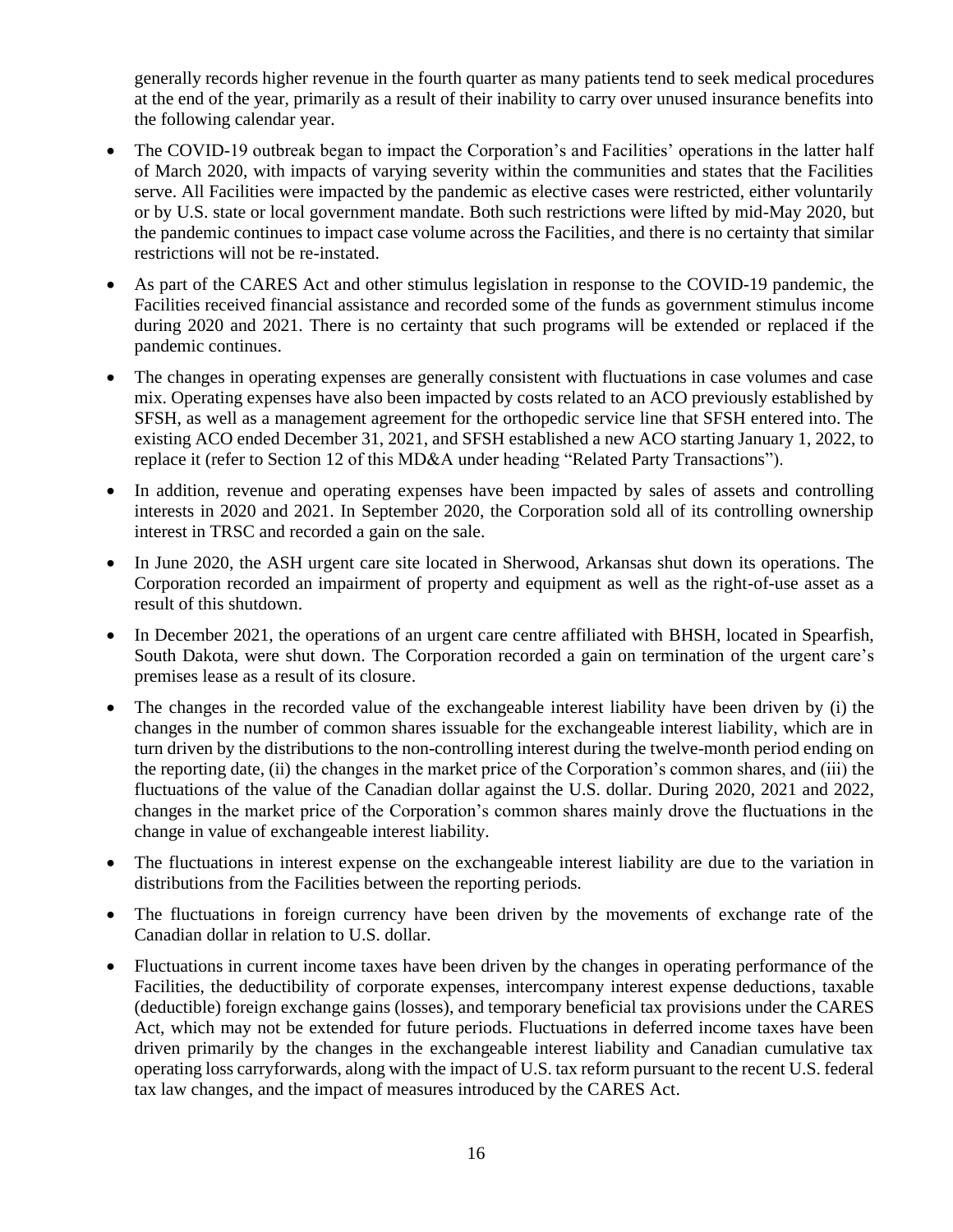#### <span id="page-16-0"></span>**7. RECONCILIATION OF NON-IFRS FINANCIAL MEASURES**

The following table presents the reconciliation of cash available for distribution to cash provided by operating activities:

|                                                                                                  |            | <b>Three Months Ended</b><br>March 31, |              |
|--------------------------------------------------------------------------------------------------|------------|----------------------------------------|--------------|
| <b>Unaudited</b>                                                                                 |            | 2022                                   | $2021^{(1)}$ |
| In thousands of U.S. dollars, except as indicated otherwise                                      |            | \$                                     | \$           |
| NET CASH PROVIDED BY OPERATING ACTIVITIES                                                        | <b>USD</b> | 11,438                                 | 20,250       |
| Non-controlling interest in cash flows of the Facilities <sup>(2)</sup>                          |            | (8,860)                                | (9,524)      |
| Interest expense on exchangeable interest liability <sup>(3)</sup>                               |            | 2,191                                  | 2,699        |
| Payment of lease liabilities <sup>(4)</sup>                                                      |            | (2,934)                                | (3,024)      |
| Maintenance capital expenditures <sup>(5)</sup>                                                  |            | (737)                                  | (929)        |
| Difference between accrual-based amounts and actual cash flows related to interest and taxes (6) |            | (483)                                  | (1,263)      |
| Net changes in non-cash operating working capital $(1)(7)$                                       |            | 5,503                                  | 1,500        |
| Share-based compensation <sup>(8)</sup>                                                          |            | (54)                                   | (80)         |
| Repayments of notes payable by the Facilities <sup>(9)</sup>                                     |            | (1,718)                                | (3,390)      |
| <b>CASH AVAILABLE FOR DISTRIBUTION</b>                                                           | <b>USD</b> | 4,346                                  | 6,239        |
|                                                                                                  | <b>CDN</b> | 5,503                                  | 7,899        |
| <b>DISTRIBUTIONS</b>                                                                             | <b>CDN</b> | 2,448                                  | 2,177        |
| <b>CASH AVAILABLE FOR DISTRIBUTION PER COMMON SHARE (10)</b>                                     | <b>CDN</b> | \$0.180                                | \$0.254      |
| <b>TOTAL DISTRIBUTIONS PER COMMON SHARE (10)</b>                                                 | <b>CDN</b> | \$0,080                                | \$0.070      |
| <b>PAYOUT RATIO</b>                                                                              |            | 44.4%                                  | 27.6%        |
| Average exchange rate of Cdn\$ to US\$ for the period                                            |            | 1.2662                                 | 1.2660       |
| Weighted average number of common shares outstanding                                             |            | 30.525.026                             | 31.106.259   |

*(1) For the comparative period, management has reclassified the cash flows from payor advances and government stimulus funds repayable from financing activities to operating activities, and included these in the change in non-cash operating working capital items, as these are a result of the Corporation's operational activities.*

<sup>(2)</sup> Non-controlling interest in cash flows of the Facilities is deducted in determining cash available for distribution as distributions from the Facilities to the *non-controlling interest holders are required to be made concurrently with distributions from the Facilities to the Corporation. This is calculated by multiplying the distributable cash flows from each Facility with the respective ownership share of the non-controlling interest holders.*

*(3) Interest expense on exchangeable interest liability represents a notional amount of interest expense deducted in the determination of net income attributable to owners of the Corporation. It is added back to determine cash available for distribution as it is a non-cash charge and is not distributable to the holders of the non-controlling interest. It is included in the Corporation's consolidated statements of income and comprehensive income.*

*(4) Payment of lease liabilities represents rent payments on principal portions of lease liabilities and is deducted in determining cash available for distribution as this is a cash item included in cash flows from financing activities in the Corporation's interim condensed consolidated statements of cash flows.*

*(5) Maintenance capital expenditures at the Facility level reflect expenditures incurred to maintain the current operating capacities of the Facilities and are deducted in the calculation of cash available for distribution. Maintenance capital expenditures, together with major capital expenditures, comprise the purchase of property and equipment, which is included in cash flows from investing activities in the Corporation's interim condensed consolidated statements of cash flows.*

*(6) Cash flows from operating activities, as presented in the Corporation's interim condensed consolidated statements of cash flows, represent actual cash inflows*  and outflows, while calculation of cash available for distribution is based on the accrued amounts and, therefore, the difference between the accrual-based *amounts and actual cash inflows and outflows related to interest, and income and withholding taxes is included in the table above.*

*(7) While changes in non-cash operating working capital are included in the calculation of net cash provided by operating activities in the Corporation's interim condensed consolidated statements of cash flows, they are not included in the calculation of cash available for distribution as they represent only temporary sources or uses of cash due to the differences in timing of recording revenue and corresponding expenses and actual receipts and outlays of cash. Such changes in non-cash operating working capital are financed from the available cash or credit facilities of the Facilities.*

*(8) Share-based compensation expense represents a charge included in salaries and benefits in the period which does not have a cash impact until the underlying stock options vest. As a non-cash item, this expense is added back in the calculation of cash available for distribution. It is included in the Corporation's interim condensed consolidated statements of changes in equity.*

*(9) Repayments of notes payable by the Facilities, comprising of interest and principal repayments on non-revolving debt obligations, reflects contractual obligations of the Facilities and is deducted in the calculation of cash available for distribution. It is included in cash flows from financing activities in the Corporation's interim condensed consolidated statements of cash flows.*

*(10) Calculated based on the weighted average number of common shares outstanding.*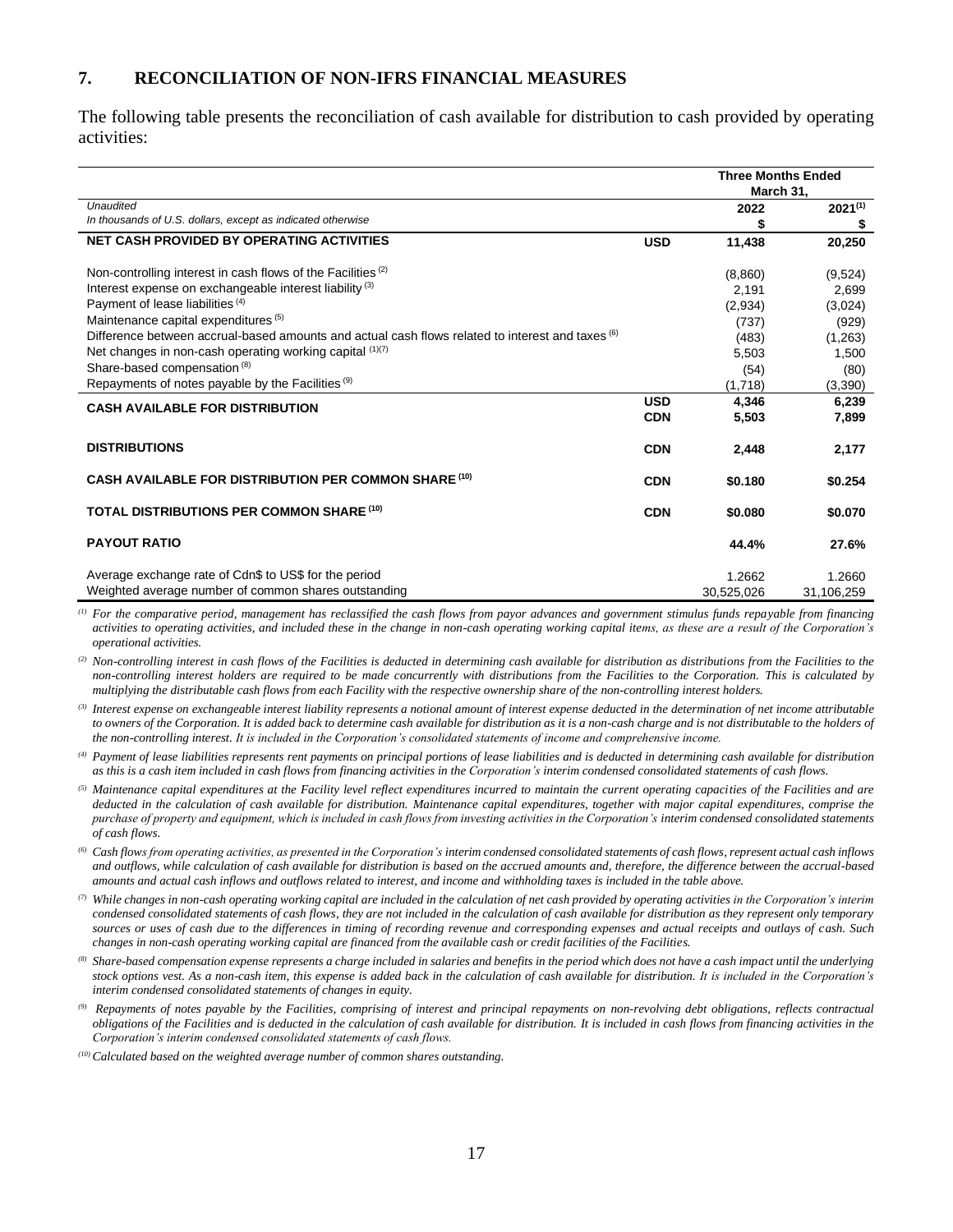Cash available for distribution in the three months ended March 31, 2022 (Cdn\$5.5 million) decreased by Cdn\$2.4 million compared to the cash available for distribution the same period last year (Cdn\$7.9 million). On a per common share basis, cash available for distribution of Cdn\$0.180 decreased by Cdn\$0.074, or 29.1% from the same period last year of Cdn\$0.254. The distributions per common share of Cdn\$0.080 increased by Cdn\$0.010, or 14.3%, from the same period last year of Cdn\$0.070, resulting in a payout ratio of 44.4% as compared to a payout ratio of 27.6% in the same period in 2021.

The Corporation's cash available for distribution comes solely from the Facilities. The following table provides a reconciliation of cash generated at the Facility level to the Corporation's cash available for distribution:

|                                                                               | Three Months Ended March 31. |          |
|-------------------------------------------------------------------------------|------------------------------|----------|
| Unaudited                                                                     | 2022                         | 2021     |
| In thousands of U.S. dollars                                                  |                              |          |
| <b>Cash flows from the Facilities:</b>                                        |                              |          |
| Income before interest expense, depreciation and amortization                 | 24,462                       | 27,545   |
| Debt service costs:                                                           |                              |          |
| Interest                                                                      | (474)                        | (548)    |
| Repayment of non-revolving debt                                               | (1,718)                      | (3,390)  |
| Maintenance capital expenditures                                              | (737)                        | (929)    |
| Payment of lease liabilities                                                  | (2,884)                      | (2,973)  |
| Non-cash loss (gain)                                                          | (5)                          |          |
| Cash available for distribution at Facility level                             | 18,644                       | 19,709   |
| Non-controlling interest in cash available for distribution at Facility level | (8,860)                      | (9,524)  |
| Corporation's share of the cash available for distribution at Facility level  | 9,784                        | 10,185   |
| Corporate expenses                                                            | (4,879)                      | (2, 497) |
| Share of equity income (loss) in associates                                   | 6                            | (42)     |
| Interest on corporate credit facility                                         | (103)                        | (179)    |
| Recoveries of (provision for) current income taxes                            | (462)                        | (1,228)  |
| Cash available for distribution                                               | 4,346                        | 6,239    |

Compared to the three months ended March 31, 2021, the cash available for distribution in U.S. dollars for the same period this year decreased by 30.3%, mainly due to lower income from Facilities, and higher corporate expenses driven by costs related to share-based compensation plans, partly offset by lower debt service costs and maintenance capital expenditures at the Facilities, and lower current taxes.

The chart below shows the Corporation's cash available for distribution, distributions and payout ratios for the last twelve quarters:

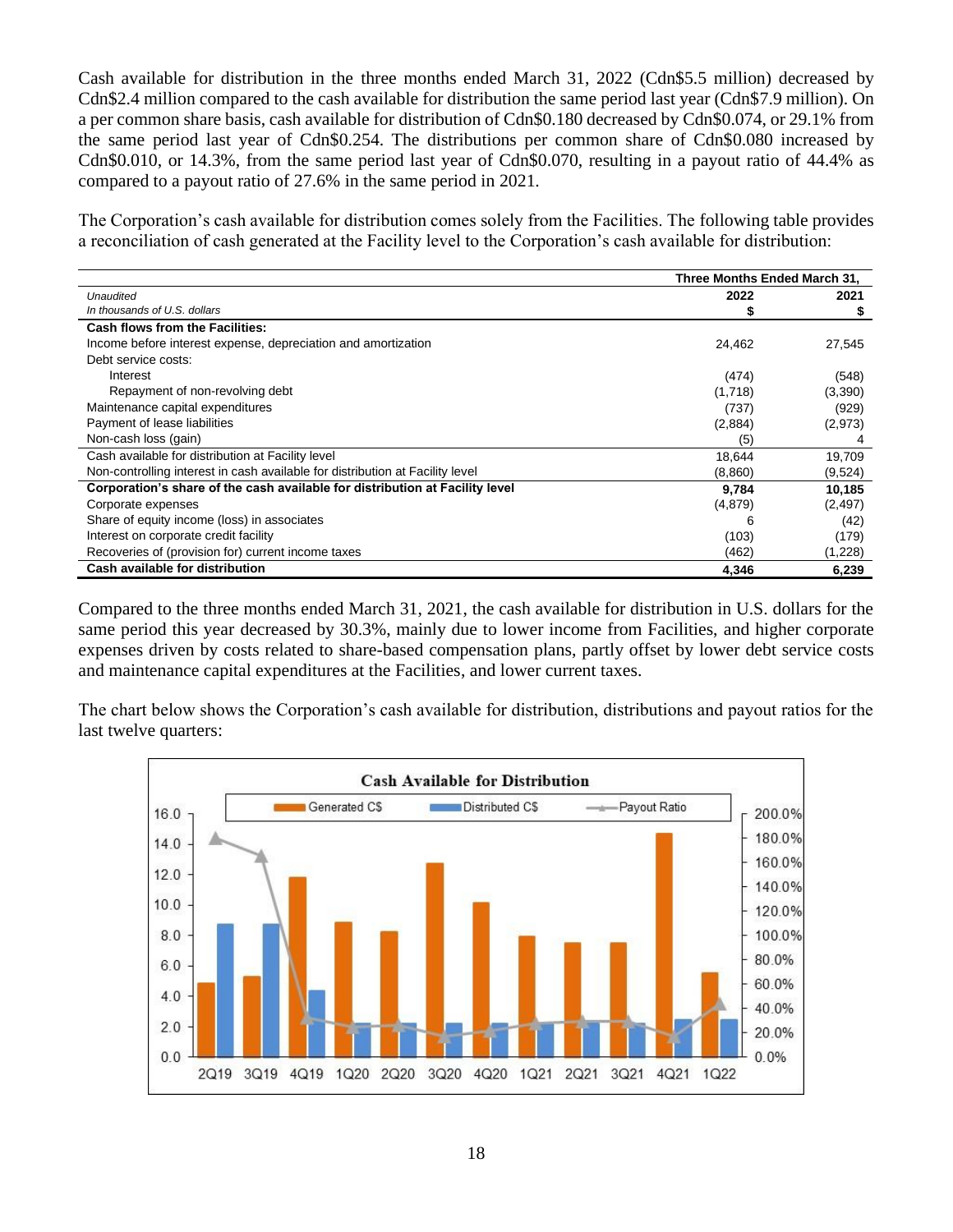# <span id="page-18-0"></span>**8. OUTLOOK**

*As noted in the cautionary language concerning forward-looking disclosures in Section 1 of this MD&A under the heading "Caution Concerning Forward-Looking Statements", this section contains forward-looking statements including with respect to the overall impact of the COVID-19 pandemic, the U.S. and local economies, ongoing changes in the healthcare industry, management strategies of the Corporation, and U.S. tax reform. Such statements involve known and unknown risks, uncertainties and other factors outside of management's control, including the risk factors set forth under the heading "Risk Factors" in the annual MD&A and the Corporation's most recently filed annual information form, which could cause results to differ materially from those described or anticipated in the forward-looking statements.*

The outlook for the Corporation is influenced by many inter-related factors including the recent ongoing COVID-19 pandemic, the economy, the healthcare industry, management strategies of the Corporation, and U.S. tax reform.

## **COVID-19**

Since the outbreak of the COVID-19 pandemic, the landscape for the healthcare industry has changed significantly. While the restrictions on elective procedures have been lifted in most of the states where the Facilities operate, it is uncertain whether the local state authorities will impose such restrictions again in the future. As the Facilities continue working toward a return to their normal operations, the overall vaccine acceptance rate among patients, physicians, and staff, and the efficacy of the COVID-19 vaccines against the virus and its variants, could greatly influence the progress to return to normal operations.

Management expects that the COVID-19 pandemic will continue to impact the Facilities' operations and financial results. The duration and impact of the COVID-19 pandemic remains unknown, as is the efficacy of the U.S. government interventions, the Corporation's business continuity plan and other mitigating measures. It is not possible to reliably estimate the length and severity of these developments and the impact on the financial results of the Corporation and Facilities in future periods.

## **The Economy**

Management's expectations could be impacted by the general state of the U.S. economy, which is experiencing the influence of the ongoing COVID-19 pandemic, including the impact on the supply chain, with reported delays and increased lead times in acquiring supplies since the onset of the pandemic. The strength of the local economies of the areas served by the Corporation's Facilities is an important factor in the Corporation's outlook.

## **Healthcare Industry**

While impossible to currently quantify, the potential modification or replacement of the *Patient Protection and Affordable Care Act* ("PPACA"), demographic changes and growing healthcare costs present numerous challenges and opportunities, including:

- the challenge of continuing pressure on reimbursement levels from U.S. government-funded plans (Medicare, Medicaid and similar plans) and private insurance companies, combined with the increasing share of case volume that such plans represent;
- the opportunity for additional case volumes arising from ownership of, and participation in, accountable care organizations and the related challenge of payor mix shifting to Medicare plans;
- the opportunity arising from reimbursement incentives which reward healthcare entities that meet specified quality and operational goals and operate in the most efficient and cost-effective manner; and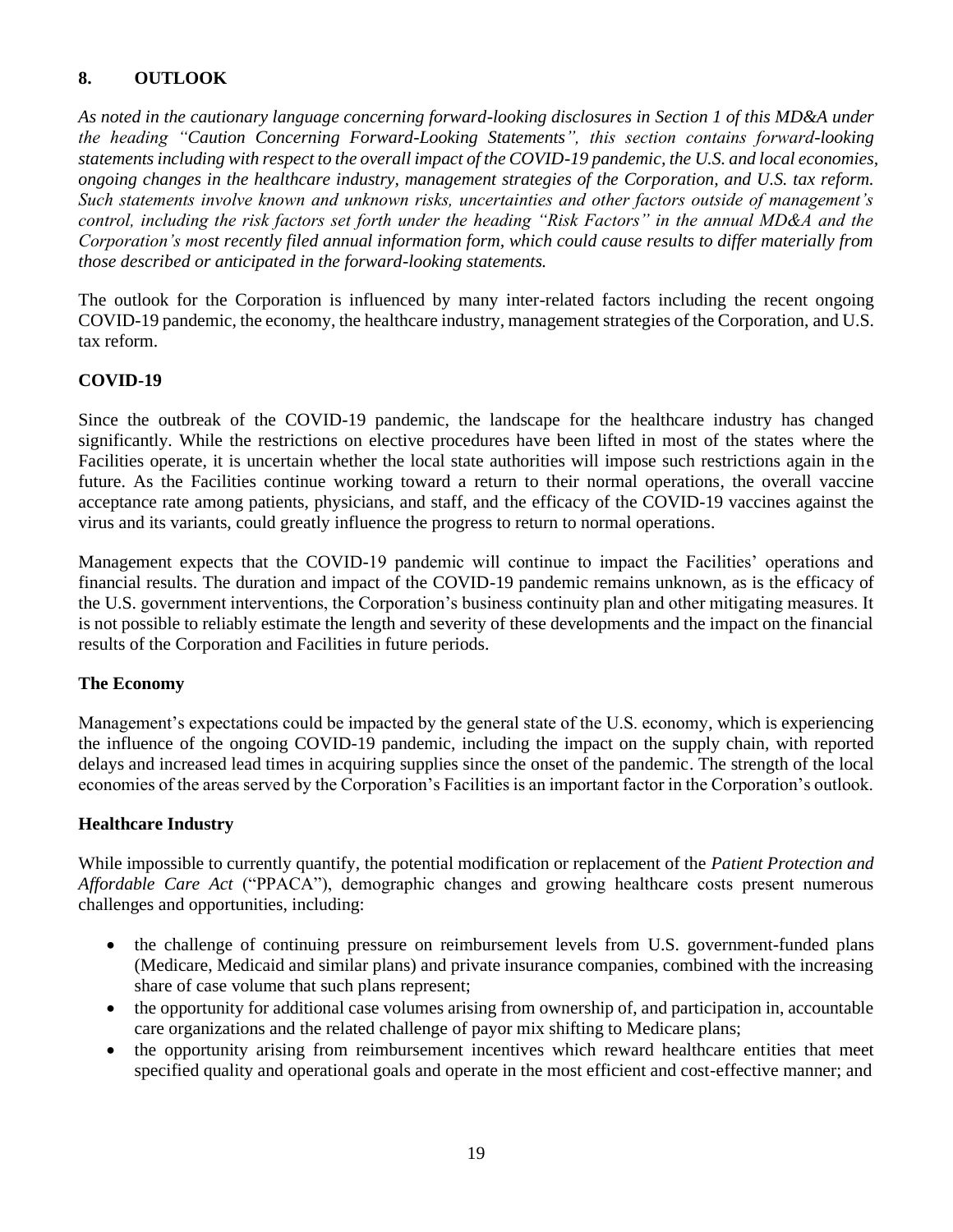• an increased demand for services provided by the Corporation's Facilities due to the increasing average age and life expectancy of the U.S. population, overall population growth and advances in science and technology.

Changes in the U.S. federal government's political priorities could have potential implications on the healthcare industry, including but not limited to the government response to COVID-19 and potential modifications to the PPACA, which could result in changes to healthcare coverage including case volume and reimbursement rates. The likelihood of a repeal of the PPACA has diminished with the new U.S. administration.

Hospitals throughout the U.S. continue to face a shortage of nurses and other healthcare workers, compounded by the COVID-19 pandemic. The pandemic has also caused an exodus of experienced nurses from the industry, as well as turnover among early-career nurses, impacting the ability of hospitals to operate at full capacity. The shortage has led hospitals, including MFC Facilities, to accelerate their hiring processes and offer enhanced salary and benefit packages to attract and retain staff. Further, the vaccine mandate implemented by the CMS, detailed below, could potentially aggravate the shortage. The full duration and impact of this shortage is indeterminable at this time.

On November 4, 2021, CMS announced COVID-19 vaccination requirements for eligible staff at health care facilities participating in Medicare and Medicaid programs. CMS issued updated Memorandums on December 28, 2021, and January 14, 2022, each providing compliance timelines for specific states, respectively. Under the guidance, eligible facilities are mandated to develop processes and plans for:

- vaccinating all eligible staff;
- providing exemptions and accommodations for those who are exempt; and
- tracking and documenting staff vaccinations.

These requirements apply to all eligible staff working in the facility, regardless of their clinical responsibility or patient contact. However, the regulation also allows exemptions centered on medical conditions or religious beliefs, observances, or practices. Accommodations for exempt employees include but are not limited to testing, physical distancing and source control.

In order to meet the COVID-19 vaccine guidelines, facilities had to create a policy to determine if all eligible staff have received the first dose of a two-dose COVID-19 vaccine or a single-dose COVID-19 vaccine, prior to providing care, treatment, or other health care services, by January 28, 2022 / February 14, 2022 (differed by state). All eligible staff must have received the necessary doses (one single-dose vaccine or the completion of a two-dose vaccine) to be fully vaccinated by February 28, 2022 / March 16, 2022 (differed by state).

CMS will ensure compliance with these requirements through established survey and enforcement processes. Facilities out of compliance will be cited and provided an opportunity to return to compliance before enforcement remedies such as civil monetary penalties, denial of payment, and termination from the Medicare and Medicaid program are employed.

MFC Facilities have successfully developed and implemented relevant policies and procedures to ensure compliance with the requirements of this federal vaccine mandate.

## **Management Strategies**

Management is committed to increasing shareholder value, primarily through continued organic growth at its current Facilities, including the leveraging of its existing network to create de novo ASCs, along with the acquisitions and development of new, accretive ASCs that are complementary to the Corporation's core business. In addition to accretive core acquisitions, management will also consider other medical ventures where the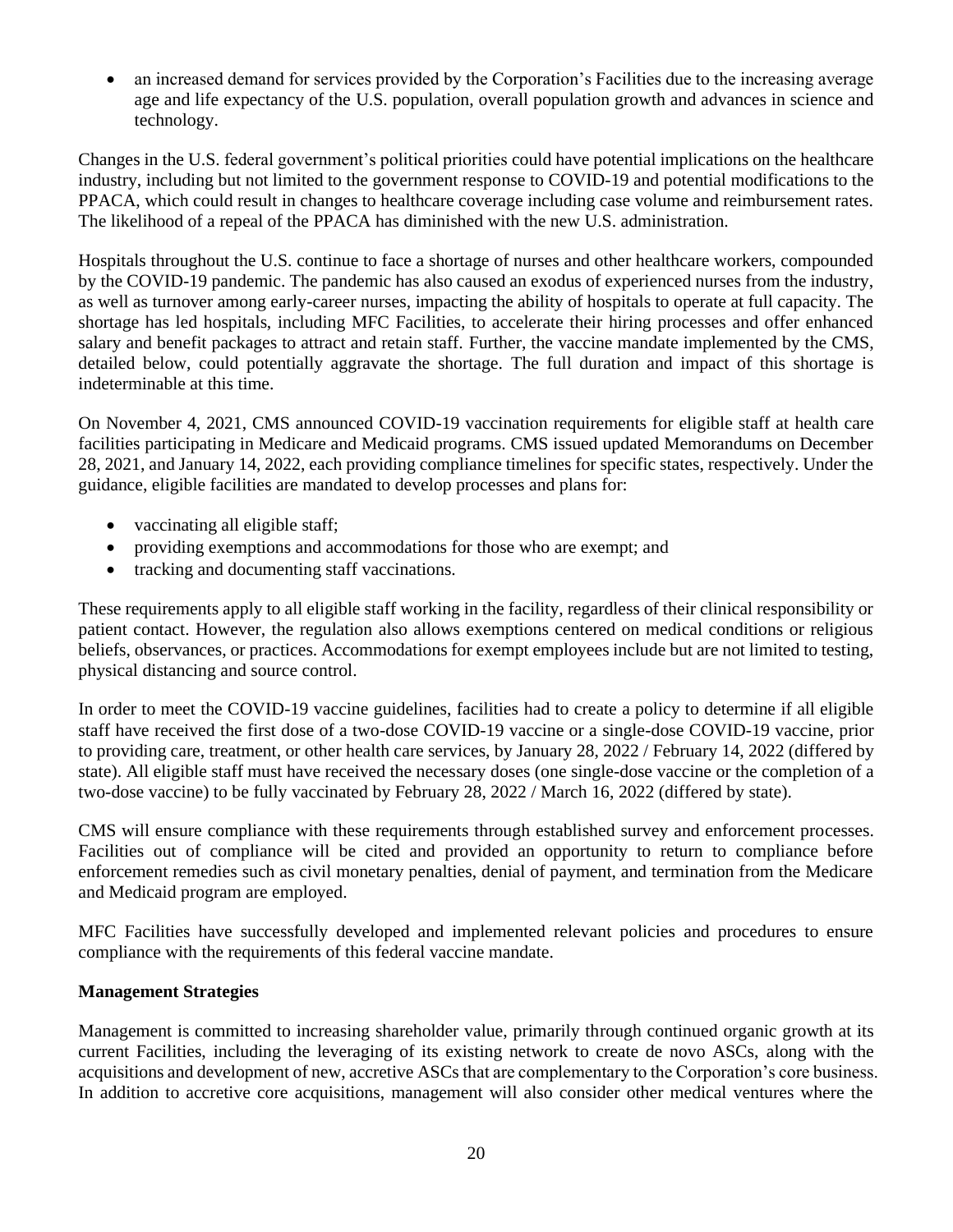financial and operational metrics are strong and could enhance a more comprehensive and integrated delivery model.

In collaboration with local management and physicians, management will continue to differentiate and grow the Corporation's Facilities by:

- maintaining service lines of the highest quality;
- physician development, including continued recruitment and retention of physician investors and potential physician utilizers, based on community needs;
- expanding the complement of service offerings at the Facilities;
- in-market acquisitions of ancillary businesses (ASCs, imaging and urgent care services); and
- sharing and implementing best practices and cost reduction strategies, with emphasis on supply chain and implant costs.

Management continues to develop its acquisition and de novo pipeline and to investigate accretive acquisition targets that meet the Corporation's acquisition criteria to include facilities with:

- accretion, with growth available from a local strong provider base, attractive demographics, and opportunities for operating enhancements;
- high quality and optimum clinical outcomes; and
- continued strong earnings and opportunity for growth.

Management will maintain its emphasis on continuation of these strategies, combined with a strong balance sheet, an experienced management team and continuing identification of suitable accretive opportunities to enhance the Corporation's operating performance.

# **U.S. Tax Reform**

Management expects that it will be able to utilize carryforwards of disallowed current year interest expense deductions to future years. Pursuant to the *Tax Cuts and Jobs Act*, MFA's deductions attributable to the interest expense on the promissory note (the interest paid by MFA on all debt, including the MFA promissory note, less its interest income) will be limited to 30% of adjusted taxable income, which generally represents EBITDA for this year (2021), versus earnings before interest and taxes thereafter (2022 and beyond). One of the tax relief measures under the CARES Act increased the limit from 30% to 50% of a taxpayer's adjusted taxable income for tax years beginning in 2019 and 2020. Any disallowed interest expense may be carried forward to future years. This limitation applies to newly issued loans as well as those originated before 2018. Moreover, other limitations on the deductibility of interest under U.S. federal income tax laws, potentially including limitations applicable to certain high-yield debt obligations, could apply under certain circumstances to defer and/or eliminate all or a portion of the interest deduction that MFA would otherwise be entitled to with respect to interest on such indebtedness.

# <span id="page-20-0"></span>**9. LIQUIDITY AND CAPITAL RESOURCES**

*As noted in the cautionary language concerning forward-looking disclosures in Section 1 of this MD&A under the heading "Caution Concerning Forward-Looking Statements", this section contains forward-looking statements including with respect to the impact of COVID-19, cash flows and future contractual payments. Such statements involve known and unknown risks, uncertainties and other factors outside of management's control, including the risk factors set forth under the heading "Risk Factors" in the annual MD&A and the Corporation's most recently filed annual information form, which could cause results to differ materially from those described or anticipated in the forward-looking statements.*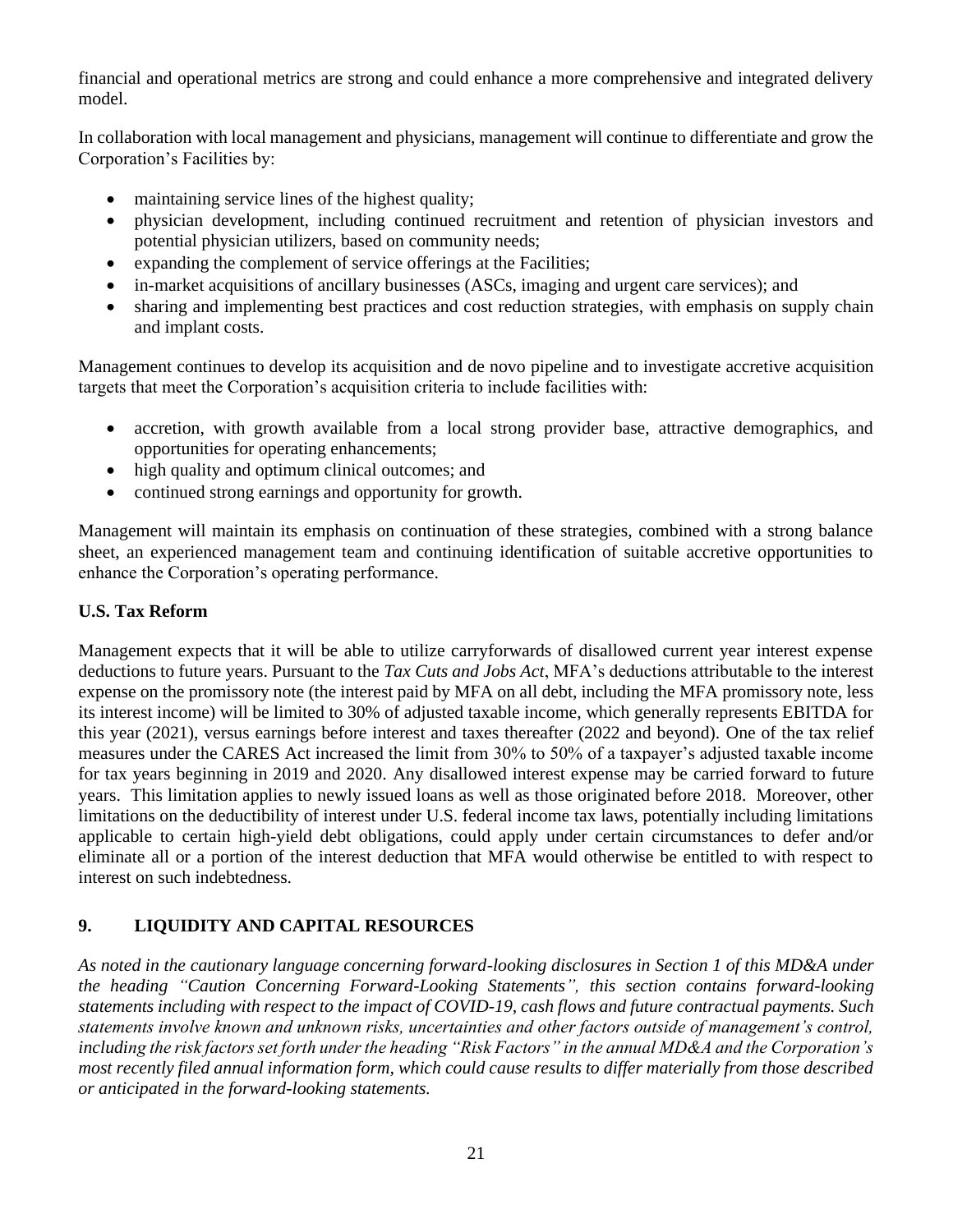## **COVID-19**

Broad economic factors resulting from the COVID-19 pandemic, including higher unemployment rates and reduced consumer spending, are impacting the Facilities' case mix, payor mix and patient volumes. Business closings and layoffs in the areas where Facilities operate may lead to increases in the uninsured and underinsured populations and adversely affect demand for Facilities' services, as well as the ability of patients to pay for services as rendered. Any deterioration in the collectability of patient accounts receivable will adversely affect cash flows and results of operations.

If general economic conditions continue to decline or remain uncertain for an extended period of time, the Corporation's and Facilities' liquidity, ability to meet debt covenants, and ability to repay outstanding debts may be impacted. Moreover, the current COVID-19 pandemic may cause disruption in the financial markets. These factors may affect the availability, terms or timing with which the Corporation and Facilities may obtain any additional funding.

#### **Cash Balances**

The Corporation's cash and cash equivalents balances are as follows:

| Unaudited                                    |                |                   |
|----------------------------------------------|----------------|-------------------|
| In thousands of U.S. dollars                 | March 31, 2022 | December 31, 2021 |
| Cash and cash equivalents at Facility level  | 29,681         | 38,360            |
| Cash and cash equivalents at corporate level | 20.574         | 22.684            |
| Cash and cash equivalents                    | 50.255         | 61.044            |

# **Cash Flow Activity**

#### *Cash Flow*

| Unaudited                                                  | Three Months Ended March 31. |              |           |             |
|------------------------------------------------------------|------------------------------|--------------|-----------|-------------|
| In thousands of U.S. dollars                               | 2022                         | $2021^{(1)}$ | \$ Change | % Change    |
| Cash provided by operating activities (1)                  | 11.438                       | 20.250       | (8, 812)  | (43.5%)     |
| Cash used in investing activities                          | (395)                        | (1, 152)     | 757       | 65.7%       |
| Cash used in financing activities (1)                      | (21, 822)                    | (27, 272)    | 5,450     | 20.0%       |
| Decrease in cash and cash equivalents                      | (10, 779)                    | (8, 174)     | (2,605)   | (31.9%)     |
| Effect of exchange rate fluctuations on cash balances held | (10)                         | (2)          | (8)       | $(400.0\%)$ |
| Cash and cash equivalents, beginning of the period         | 61.044                       | 66.182       | (5, 138)  | $(7.8\%)$   |
| Cash and cash equivalents, end of the period               | 50.255                       | 58,006       | (7, 751)  | $(13.4\%)$  |

*(1) For the comparative period, management has reclassified the cash flows from payor advances and government stimulus funds repayable from financing activities to operating activities, as these are a result of the Corporation's operational activities.*

The Corporation expects to fund operations with cash derived from operating activities. Deficiencies arising from short-term working capital requirements and capital expenditures may be financed on a short-term basis with bank indebtedness, funds available from the corporate credit facility, as well as lines of credit at the Facilities level, or on a permanent basis with offerings of securities of the Corporation. Negative changes in the general state of the U.S. economy could affect the Corporation's liquidity by reducing cash generated from operating activities or by limiting access to short‐term financing as a result of tightening credit markets*.*

## *Operating Activities and Working Capital*

Cash from operating activities in the three months ended March 31, 2022 decreased by \$8.8 million compared to the same period in 2021, primarily due to lower income from the Facilities' operations, and the decrease in payor advances and government stimulus funds received.

As at March 31, 2022, the Corporation had consolidated net working capital of \$61.4 million compared to \$67.4 million as at December 31, 2021. The change was mainly due to a decrease in cash and cash equivalents, and a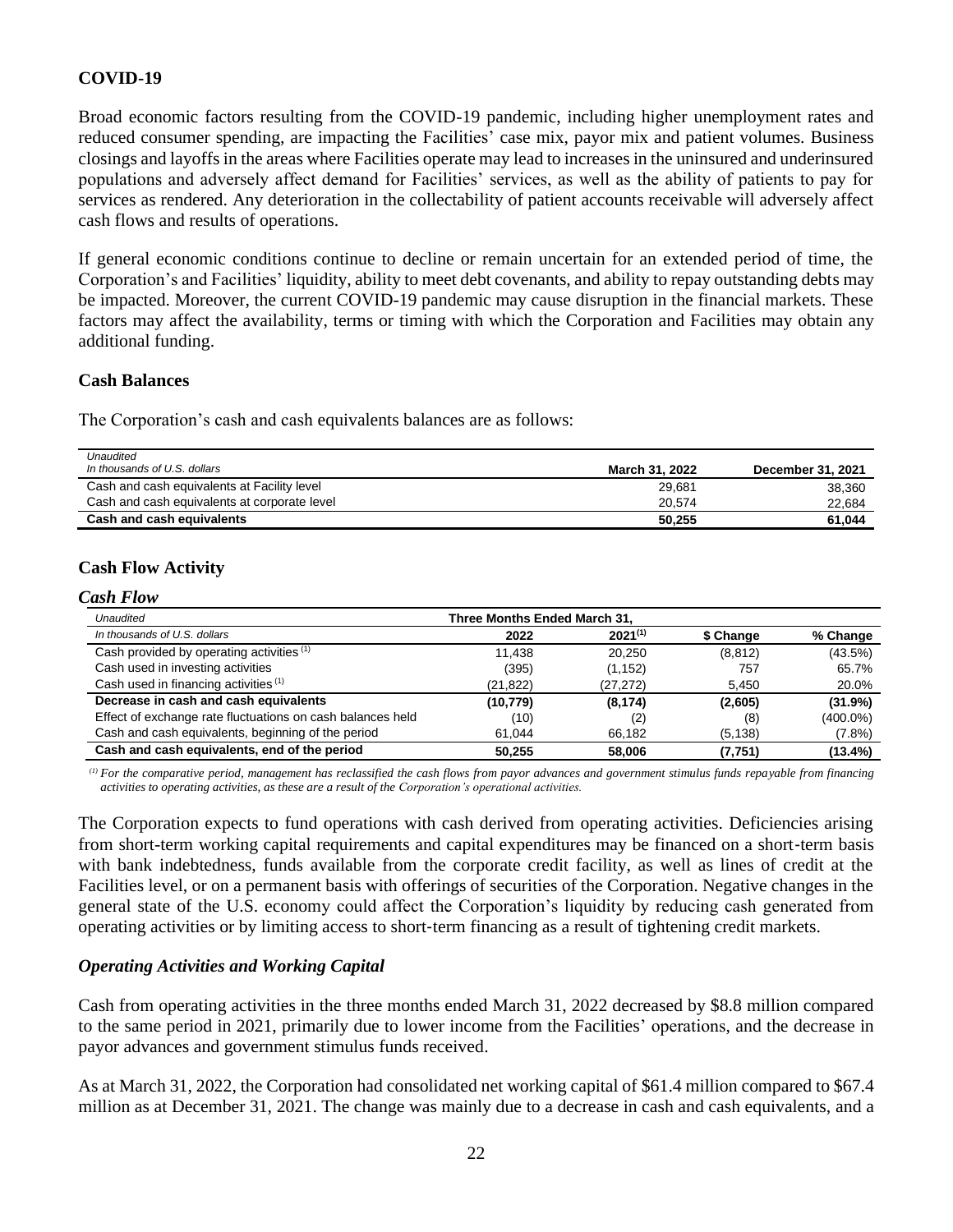decrease in accounts receivable, partly offset by decreases in payor advances and government stimulus funds repayable, accounts payable, and accrued liabilities. The level of working capital, including financing required to cover any deficiencies, is dependent on the operating performance of the Facilities and fluctuates from period to period.

As at March 31, 2022, accounts receivable were \$58.7 million (December 31, 2021: \$61.4 million), accounts payable and accrued liabilities totaled \$44.2 million (December 31, 2021: \$48.9 million), total assets were \$423.8 million (December 31, 2021: \$447.0 million) and total long-term liabilities, excluding exchangeable interest liability, were \$128.7 million (December 31, 2021: \$140.2 million).

#### *Investing Activities*

The \$0.8 million decrease in cash used in investing activities for the three months ended March 31, 2022 compared to the same period in 2021 was due to a decrease in purchases of property and equipment (\$0.4 million), and the current year proceeds from the sale of non-controlling ownership interest in BHSP (\$0.3 million).

#### *Financing Activities*

The \$5.5 million decrease in cash used in financing activities for the three months ended March 31, 2022 was mainly due to lower net repayments of credit facilities and other borrowings at both Facility and corporate level (\$6.6 million), lower Facility distributions to non-controlling interest (\$1.9 million), partly offset by purchase of common shares under the terms of a normal course issuer bid in the current year (\$3.0 million).

The Facilities have available credit facilities in place in the aggregate amount of \$29.5 million, of which \$3.8 million was drawn as at March 31, 2022. The balances available under the credit facilities, combined with cash and cash equivalents as at March 31, 2022, are available to manage the Facilities' accounts receivable, supply inventory and other short-term cash requirements.

The partnership or operating agreements governing each of the respective Facilities do not permit the Corporation to access the assets of the Facilities to settle the liabilities of other subsidiaries of the Corporation, and the Facilities have no obligation to (and could not, without the approval of the holders of the non-controlling interest) take any steps to settle the liabilities of the Corporation or its other subsidiaries.

The Corporation has in place a \$150.0 million line of credit with a syndicate of three Canadian chartered banks which matures on August 31, 2023 ("credit facility"). The credit facility can be used for general corporate purposes, including working capital and capital expenditures, finance of acquisitions, and/or repurchase of the Corporation's common shares. As at March 31, 2022, \$21.0 million was drawn and remained outstanding for the credit facility. The proceeds drawn from the credit facility were primarily used for the acquisition of UMASH and its underlying property in 2016 (\$48.8 million), the acquisition of the MFC Nueterra ASCs in 2018 (\$20.0 million), and the repayment of the convertible debentures upon maturity in 2019 (\$16.0 million). The Corporation repaid \$46.8 million of its outstanding balance during the year ended December 31, 2020, \$12.0 million during the year ended December 31, 2021, and \$5.0 million during the three months ended March 31, 2022. As at March 31, 2022, the Corporation was in compliance with all of its debt covenants.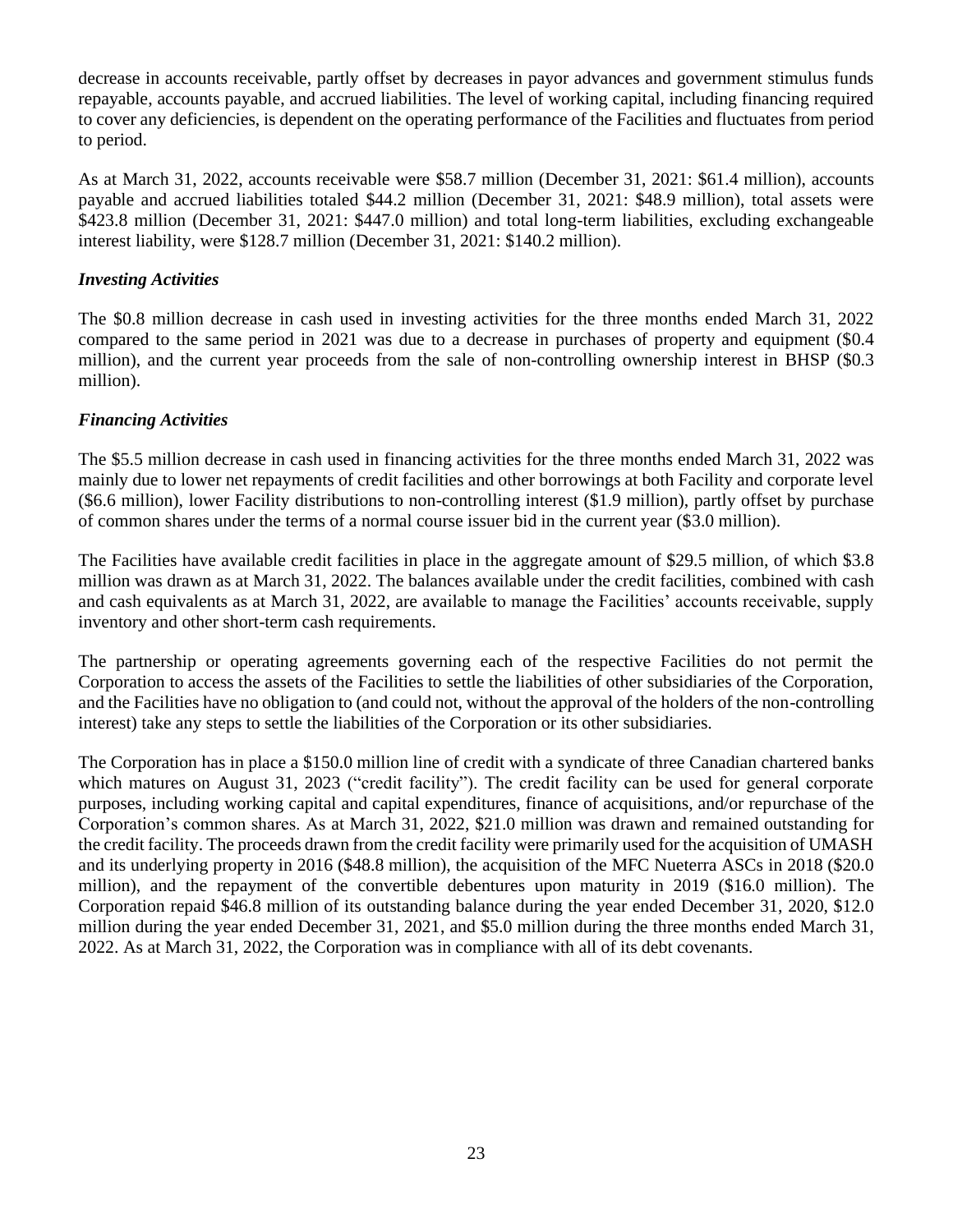#### **Contractual Obligations**

The mandatory repayments under the credit facilities and other contractual obligations and commitments including expected interest payments, on a non-discounted basis, as of March 31, 2022, are as follows:

| Unaudited                                                 | Future payments (including principal and interest) |         |           |           |           |         |
|-----------------------------------------------------------|----------------------------------------------------|---------|-----------|-----------|-----------|---------|
| In thousands of U.S. dollars                              | <b>Carrying values</b>                             |         | Less than |           |           | After   |
| <b>Contractual Obligations</b>                            | at March 31, 2022                                  | Total   | 1 year    | 1-3 years | 4-5 years | 5 years |
| Dividends payable                                         | 1,957                                              | 1,957   | 1,957     | ٠         |           |         |
| Accounts payable                                          | 21,099                                             | 21,099  | 21,099    |           |           |         |
| <b>Accrued liabilities</b>                                | 23,129                                             | 23.129  | 23.129    |           |           |         |
| Payor advances and government stimulus<br>funds repayable | 11.740                                             | 11.740  | 11.740    |           |           |         |
| Corporate credit facility                                 | 21.000                                             | 21.468  | 330       | 21.138    |           |         |
| Facilities' revolving credit facilities                   | 3.789                                              | 3.881   | 521       | 3.360     |           |         |
| Notes payable                                             | 48,350                                             | 55,606  | 7,128     | 13.889    | 16.111    | 18,478  |
| Lease liabilities                                         | 58.984                                             | 70.616  | 11.864    | 20,232    | 14,775    | 23,745  |
| <b>Total contractual obligations</b>                      | 190.048                                            | 209.496 | 77.768    | 58.619    | 30,886    | 42.223  |

The Corporation anticipates renewing, extending, repaying or replacing its credit facilities which fall due over the next twelve months and expects that cash flows from operations and working capital will be adequate to meet future payments on other contractual obligations over the next twelve months.

# <span id="page-23-0"></span>**10. SHARE CAPITAL AND DIVIDENDS**

*As noted in the cautionary language concerning forward-looking disclosures in Section 1 of this MD&A under the heading "Caution Concerning Forward-Looking Statements", this section contains forward-looking statements including with respect to the Corporation's expected payment of dividends. Such statements involve known and unknown risks, uncertainties and other factors outside of management's control, including the risk factors set forth under the heading "Risk Factors" in the annual MD&A and the Corporation's most recently filed annual information form, which could cause results to differ materially from those described or anticipated in the forward-looking statements.*

The following table summarizes the outstanding number of stock options as of March 31, 2022:

| <b>Optionee</b>                     | <b>Number of Options Held</b> | <b>Exercise Price</b> | <b>Grant Date</b>  |
|-------------------------------------|-------------------------------|-----------------------|--------------------|
| <b>Chief Executive Officer</b>      | 450.000                       | C\$14.03              | March 29, 2018     |
|                                     | 350,000                       | C\$16.47              | May 18, 2017       |
| <b>Chief Financial Officer</b>      | 300,000                       | C\$12.79              | June 24, 2019      |
| <b>Chief Development Officer</b>    | 350,000                       | C\$21.15              | September 19, 2016 |
| <b>Chief Operating Officer</b>      | 50.000                        | $CS$ 2.64             | March 19, 2020     |
| Former Chief Executive Officer      | 223,562                       | C\$17.24              | May 1, 2016        |
| Former Chief Financial Officer      | 221.344                       | C\$17.98              | November 21, 2016  |
| Total number of outstanding options | 1.944.906                     |                       |                    |

Outstanding options (the "Options") vest after five years of employment. The Options must be exercised by the tenth anniversary of the respective grant dates, subject to blackout exceptions. As of March 31, 2022, 794,906 of the Options relating to the Chief Development Officer, the Former Chief Executive Officer and the Former Chief Financial Officer are vested.

As at March 31, 2022, the Corporation had 30,405,159 common shares outstanding.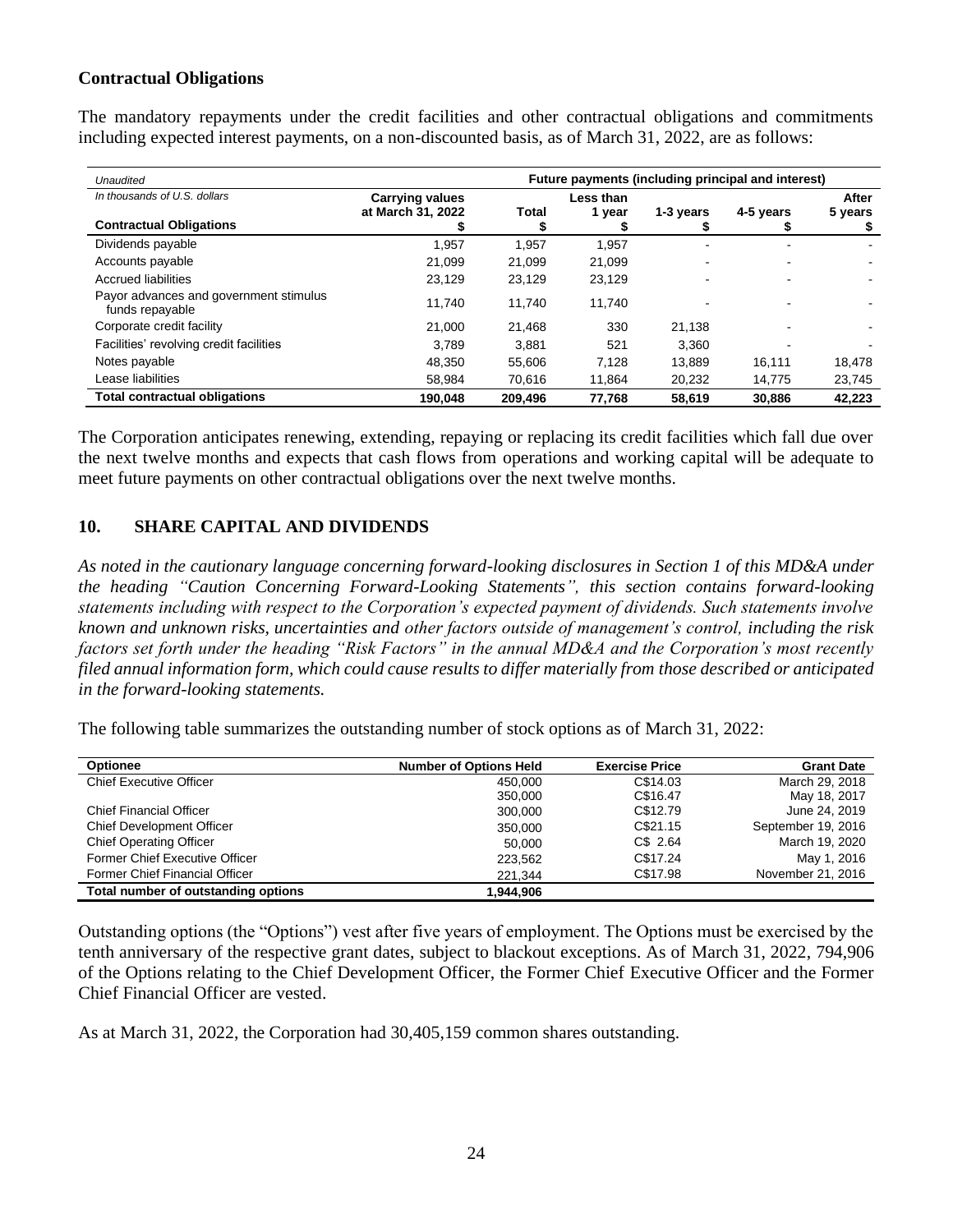## **Normal Course Issuer Bid**

The Corporation has a normal course issuer bid in effect from December 1, 2021 to November 30, 2022. Under the normal course issuer bid, the Corporation may purchase up to 3,101,774 of its common shares (increased from 1,555,312, effective April 7, 2022), subject to certain purchase restrictions and in compliance with the rules of the Toronto Stock Exchange. During the three months ended March 31, 2022, the Corporation purchased 391,100 of its common shares for a total consideration of \$3.0 million from the open market. During the three months ended March 31, 2021, the Corporation did not purchase any of its common shares.

# **Dividends**

Dividend declarations are determined based on periodic reviews of the Corporation's earnings, capital expenditures and related cash flows. Such declarations take into account that the cash generated in the period is to be distributed after considering (i) debt service obligations, (ii) other expense and tax obligations, (iii) reasonable reserves for working capital and capital expenditures, and (iv) financial flexibility. Cash distributions declared in the period from January 1, 2022 to March 31, 2022 totaled Cdn\$0.0805 per common share.

## **Dividend Reinvestment and Share Purchase Plan**

The Corporation has a Dividend Reinvestment and Share Purchase Plan which allows shareholders resident in Canada to automatically re-invest, in a cost-effective manner, the cash dividends on their common shares into additional common shares of the Corporation.

# <span id="page-24-0"></span>**11. FINANCIAL INSTRUMENTS**

Financial instruments held in the normal course of business included in the interim condensed consolidated balance sheet as at March 31, 2022 consist of cash and cash equivalents, accounts receivable, loan receivable, dividends payable, accounts payable, accrued liabilities, borrowings (including long‐term debt and corporate credit facility) and exchangeable interest liability.

The gross carrying value of the loan receivable on initial recognition is revaluated and adjusted using the loss allowance reserved on the loan. The loss allowance is determined based on the lifetime expected credit loss model at each reporting date. The fair value of exchangeable interest liability is determined based on the closing trading price of the Corporation's common share price at each reporting period. The fair values of long‐term debt (notes payable and term loans) are not significantly different than their carrying values, as these instruments bear interest at rates comparable to current market rates. The fair values of all other financial instruments of the Corporation approximate their carrying values due to the short-term nature of these instruments.

# **Foreign Exchange Risk**

The Facilities derive revenue, incur expenses and make distributions to their owners, including the Corporation, in U.S. dollars. The Corporation pays dividends to common shareholders and incurs a portion of its expenses in Canadian dollars. The amounts of distributions from the Facilities to their owners, including the Corporation and non-controlling interest, are dependent on the results of the operations and cash flows generated by the Facilities in any particular period.

Strengthening of the Canadian dollar against the U.S. dollar negatively impacts currency translation differences with respect to the funds available for the Corporation's Canadian dollar denominated dividend and interest payments and expenses. A weakening Canadian currency in relation to U.S. currency has the opposite effect.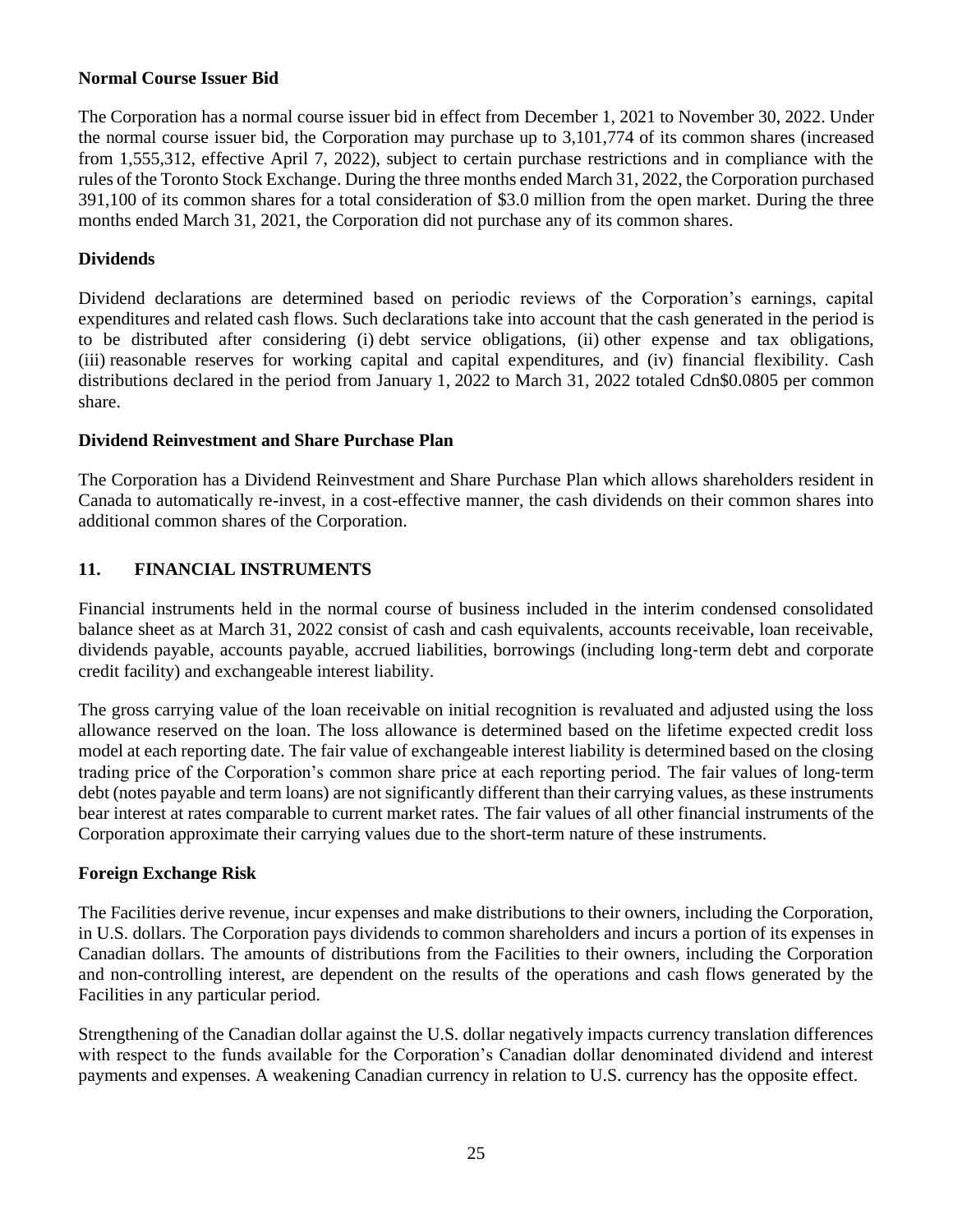The graph below shows the movement of the monthly average exchange rates between Canadian and U.S. dollars since April 2017:



The Corporation may, from time to time, enter into foreign exchange forward contracts dependent upon actual or anticipated company performance and current market conditions. As of March 31, 2022, the Corporation did not hold any foreign exchange forward contracts.

#### **Credit Risk**

The substantial portion of the Corporation's accounts receivable balance is with U.S. governmental payors and health insurance companies which are assessed as having a low risk of default and is consistent with the Facilities' history with these payors. Management reviews reimbursement rates and aging of the accounts receivable to monitor its credit risk exposure. On an ongoing basis, management assesses the circumstances affecting the recoverability of its accounts receivable and adjusts allowances based on changes in those factors. Actual bad debts for a trailing period are compared with the allowance to support the estimate of recoverability. Considerations related to historical experience are also factored into the valuation of the current period accounts receivable.

From time to time, the Corporation may enter into foreign exchange forward contracts and may place excess funds for investment with certain financial institutions. Investment of excess funds is guided by the investment policy of the Corporation that, among other things, (i) prescribes the eligible types of investments and (ii) establishes limits on the amounts that can be invested with any one financial institution.

#### **Interest Rate Risk**

The Corporation and the Facilities are exposed to interest rate fluctuations which can impact their borrowing costs. The Facilities use floating rate debt facilities for operating lines of credit that fund short-term working capital needs and use fixed rate debt facilities to fund investments and capital expenditures.

#### **Share Price Risk**

The Corporation's exchangeable interest liability is measured on quoted market prices of its common shares in active markets and, therefore, the Corporation is exposed to variability in net income as prices change. Share price risk includes the impact of foreign exchange because common shares are quoted in Canadian dollars. The Corporation does not have any hedges against price risk.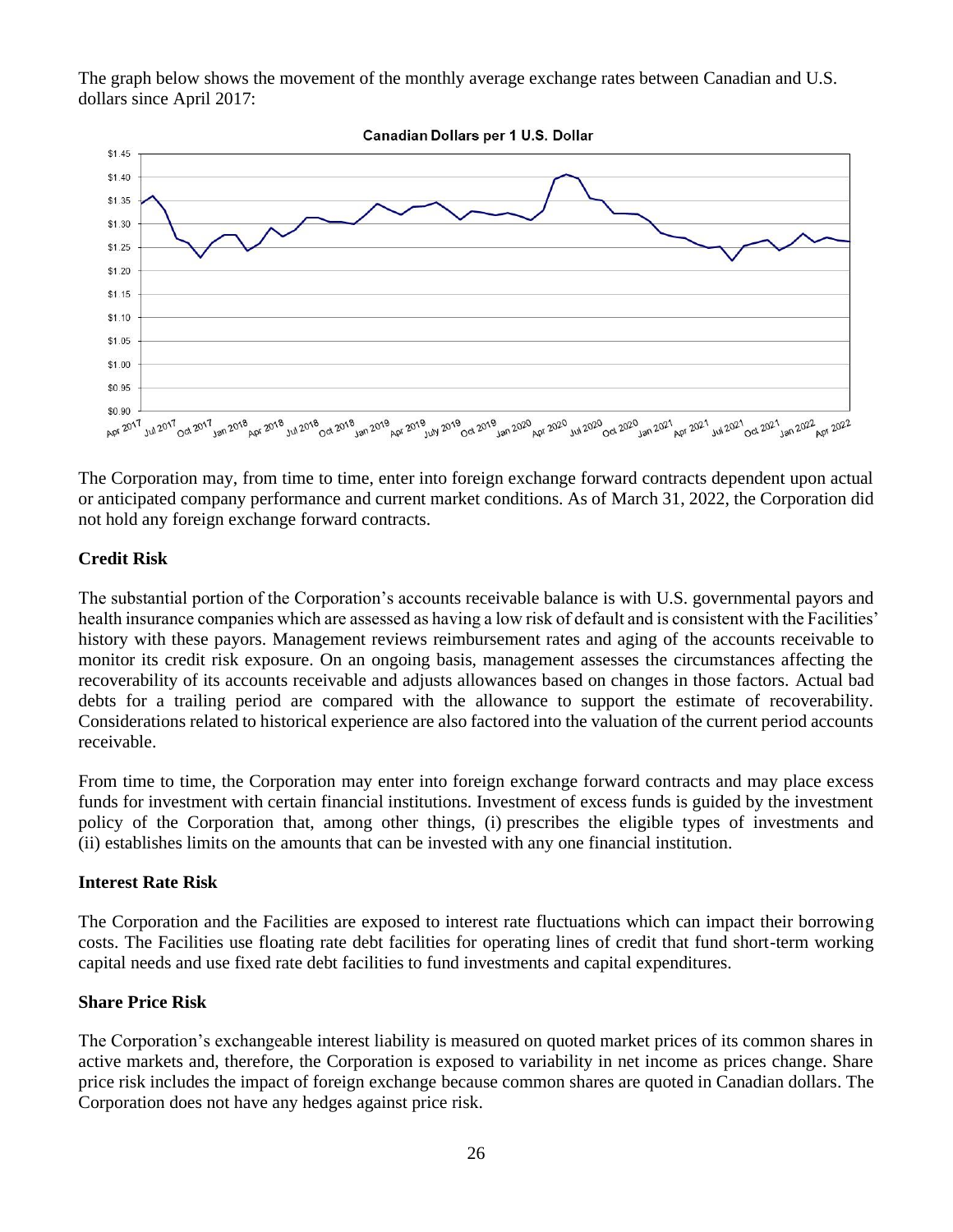# **Liquidity Risk**

Liquidity risk is the risk that the Corporation, including its Facilities, will not be able to meet its financial obligations as they fall due. The Corporation manages liquidity risk through the management of its capital structure and financial leverage. The Corporation also manages liquidity risk by continuously monitoring actual and projected cash flows and by taking into account the receipts and maturity profile of financial assets and liabilities. The board of directors of the Corporation reviews and approves operating and capital budgets, as well as any material transactions out of the ordinary course of business.

# <span id="page-26-0"></span>**12. RELATED PARTY TRANSACTIONS**

A member of the Corporation's board of directors is a minority owner of a Facility of the Corporation and a member of an ownership group that owns and leases hospital real estate to the Facility, for which the Facility paid rent for the three months ended March 31, 2022 of \$1.1 million (March 31, 2021: \$1.1 million).

Certain Facilities routinely enter into transactions with related parties for provision of services relating to the use of facility space and equipment. These parties are considered related as the Facilities have significant influence over these parties. Such transactions are in the normal course of operations and are measured at the exchange amount, which is the amount of consideration established and agreed by the related parties. For the three months ended March 31, 2021, BHSH paid Mountain Plains Real Estate Holdings, LLC a nominal amount for the use of a facility.

SFSH had a wholly owned subsidiary designed to function as an ACO. The ACO was approved for participation in the Medicare Shared Savings Program, which is an incentive program established under the provisions of the PPACA. As one of the initiatives of the ACO, SFSH entered into an agreement with Great Plains Surgical, LLC ("Great Plains"), an entity controlled by certain indirect non-controlling owners of SFSH, for the provision of management services in relation to the orthopedic service line at SFSH to improve the quality of services provided and realize savings on implants and other supplies used in that service line. In addition to the payment of fees for providing management of the orthopedic service line, Great Plains is entitled to receive performance payments for realized cost savings and the attainment of quality levels. The existing ACO ended December 31, 2021. It has been replaced by a new ACO starting January 1, 2022, in which SFSH is a 50% owner through a wholly owned subsidiary that also provides management services to the new ACO.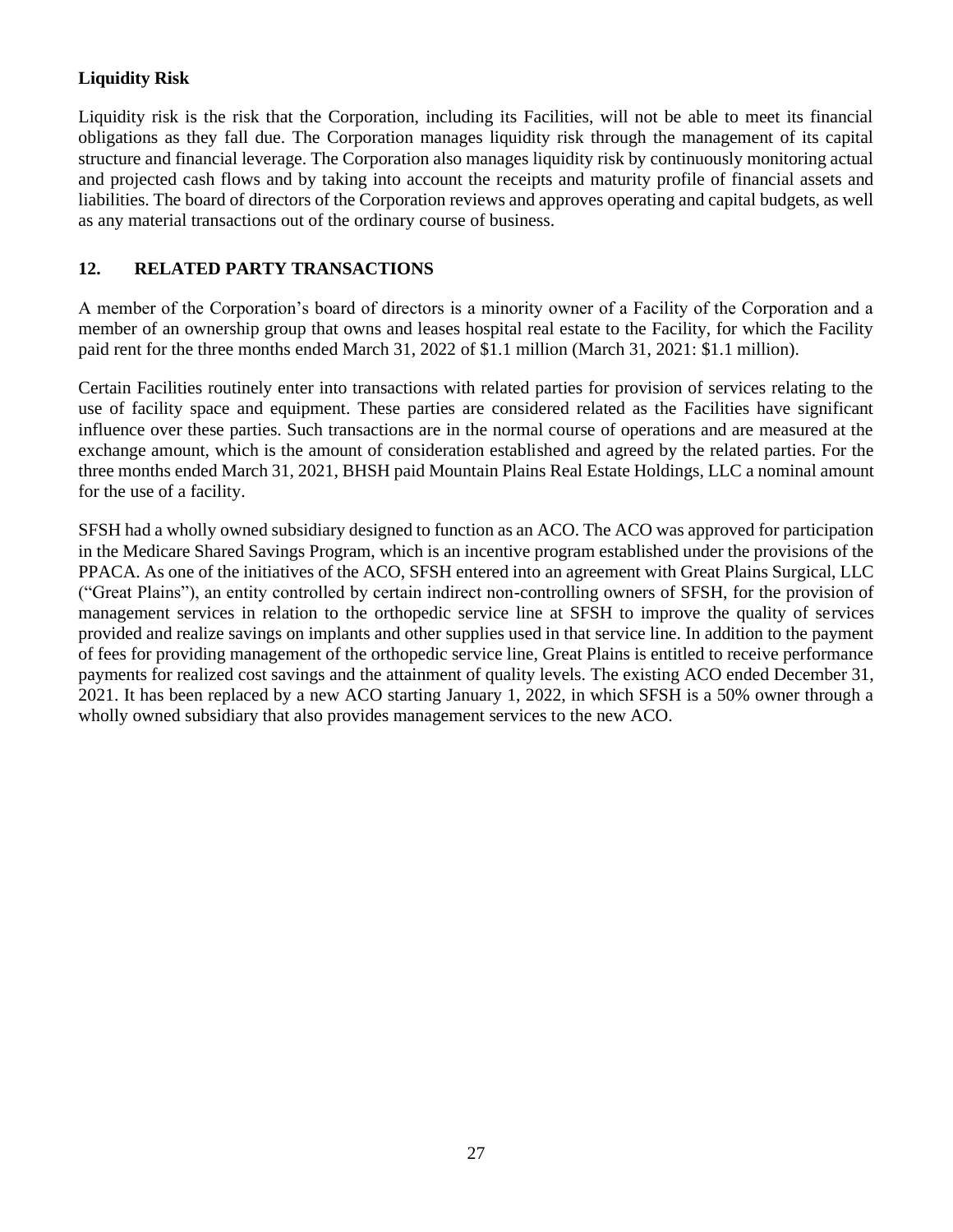The following is a summary of transactions at each Facility with their respective related parties during the reporting periods:

| Unaudited                    |                                                                                                                                                                                                                                                                                                                                             |                              |       |
|------------------------------|---------------------------------------------------------------------------------------------------------------------------------------------------------------------------------------------------------------------------------------------------------------------------------------------------------------------------------------------|------------------------------|-------|
| In thousands of U.S. dollars |                                                                                                                                                                                                                                                                                                                                             | Three Months Ended March 31. |       |
| <b>Entity</b>                | Nature of services or goods received                                                                                                                                                                                                                                                                                                        | 2022                         | 2021  |
| <b>ASH</b>                   | Lease of facility building and anesthesia equipment lease.                                                                                                                                                                                                                                                                                  | 1,111                        | 1,088 |
| OSH                          | Lease of hospital building, and lease of office space.                                                                                                                                                                                                                                                                                      | 636                          | 392   |
| <b>BHSH</b>                  | Provision of physical therapy services, physician professional services,<br>intraoperative monitoring services, and provision of parking space.                                                                                                                                                                                             | 377                          | 242   |
| <b>SFSH</b>                  | Provision of management services in relation to orthopedic service line, physician<br>professional fees, anesthesia services, physical and occupational therapy<br>services, medical products and implants, lithotripter services, laundry services,<br>facility and related equipment, shared services, and lease of urgent care building. | 2.569                        | 2.670 |
| <b>MFC Nueterra</b><br>ASCs  | Provision of management services, physician professional services, and lease of<br>ASC building.                                                                                                                                                                                                                                            | 432                          | 670   |
| <b>Total</b>                 |                                                                                                                                                                                                                                                                                                                                             | 5,125                        | 5.062 |

# <span id="page-27-0"></span>**13. CRITICAL ACCOUNTING JUDGMENTS AND ESTIMATES**

The Corporation estimates certain amounts reflected in its financial statements based on historical experience, current trends and other assumptions that are believed to be reasonable under the circumstances. Actual results could differ from those estimates because of the uncertainties inherent in making assumptions and estimates regarding unknown future outcomes. Note 21.26 to the annual financial statements details significant accounting judgments and estimates used in the preparation of the Corporation's financial statements.

The accounting estimates discussed below are highlighted because they require difficult, subjective, and complex management judgments. The Corporation believes that each of its assumptions and estimates is appropriate to the circumstances and represents the most likely future outcome.

## **Revenue**

Significant management judgment is involved in application of portfolio approach to major payor classes to estimate the explicit and implicit price concessions. Estimates of explicit price concessions are based on contractual agreements, discount policies and historical experience. Estimates of implicit price concessions are based on historical collection experience.

## **Allowance for Non-Collectible Receivable Balances**

The Facilities maintain an allowance for non-collectible receivable balances for estimated losses resulting from the inability to collect on its accounts receivable. Estimation of allowance for non-collectible receivable balances involves uncertainty about future collections which could differ from the original estimates. The allowance for non-collectible receivable balances is subject to change as general economic, industry and customer specific conditions change.

## **Allowance for Loan Receivable**

At each balance sheet date, management assesses and calculates any changes in the loss allowance for the loan receivable from UMASH ("loan receivable"), which was recognized as credit-impaired on initial recognition, using the lifetime expected credit loss ("ECL") model. Based on the effective interest rate that incorporated lifetime ECLs at initial recognition, management calculates the impairment loss allowance for the loan receivable at each balance sheet date, using probability-weighted scenarios of cash flows from the loan receivable. The difference between the computed loan balance net of the loss allowance and the carrying value of the loan as at the reporting date is recorded as an impairment gain or loss.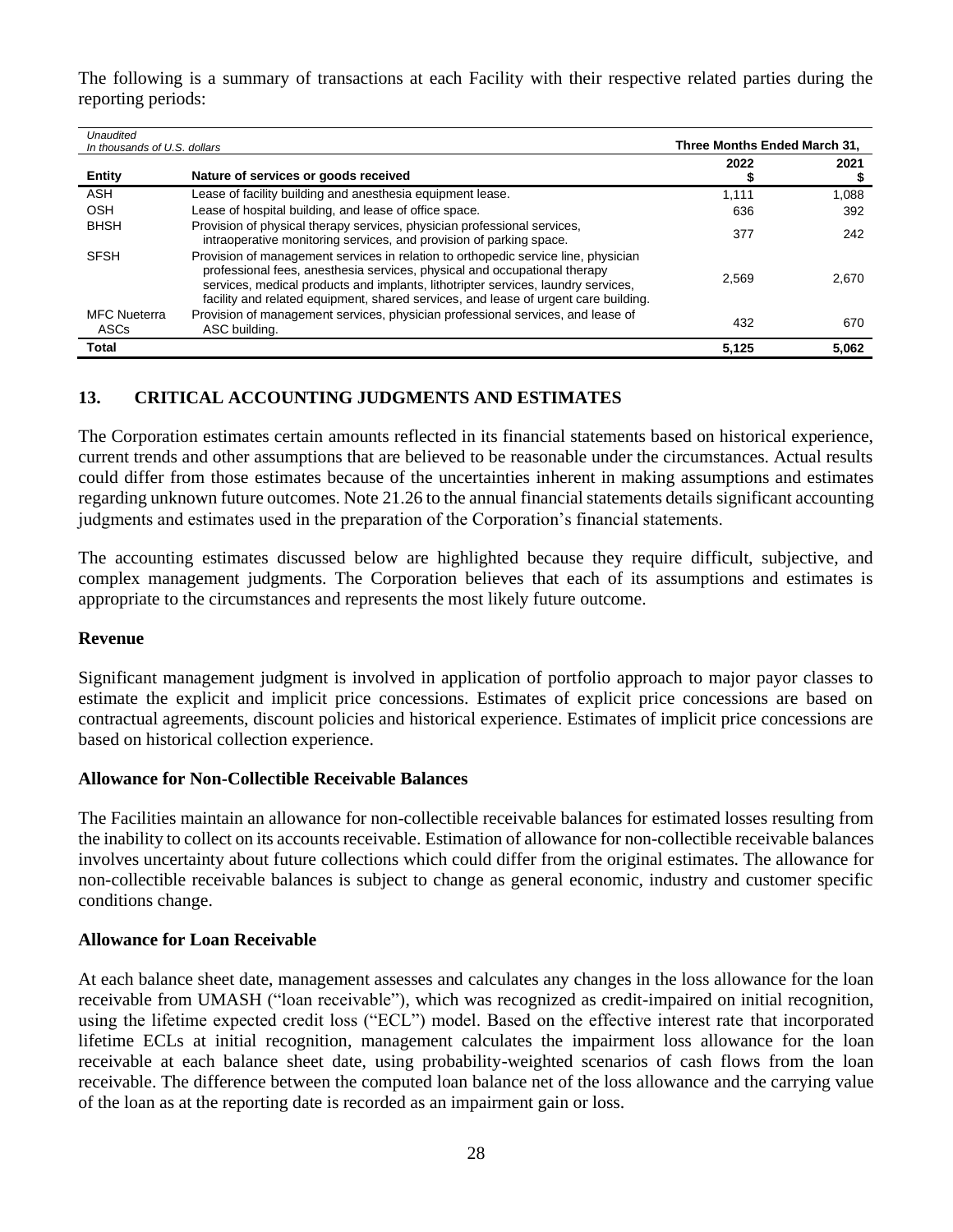Management is required to use judgment in determining the scenarios and their probabilities, which is reassessed at each balance sheet date. Factors related to UMASH that are considered in assessing the probability-weighted scenarios include: cash and liquidity position; historical and projected operating results and free cash flows; compliance with financial covenants as stipulated by the loan agreement; ability to make timely principal and interest payments; and ability to obtain alternative financing at maturity.

Based on the assessment as at March 31, 2022, management recorded an impairment loss of \$4.0 million on the loan receivable.

## **Impairment of Non-Financial Assets**

Non-financial assets that have an indefinite useful life, such as goodwill, certain trade names and certain hospital operating licenses, are tested at least annually for impairment and when events or changes in circumstances indicate that the carrying amount may not be recoverable. Non-financial assets that have a definite useful life which are subject to amortization are reviewed for impairment when events or changes in circumstances indicate that the carrying amount may not be recoverable.

The methodology used to test for impairment includes significant judgment, estimates, and assumptions. Impairment exists when the carrying amount of an asset or cash-generating unit ("CGU") exceeds its recoverable amount, which is calculated based on two approaches: 1) the estimated future cash flows, discounted to their present value using a post-tax discount rate that reflects current market assessments of the time value of money and the risks specific to the asset, and 2) the trailing twelve months EBITDA multiplied by a market multiple relevant to the CGU. As a result, any impairment losses are a result of management's best estimates of expected revenues, expenses, cash flows, discount rates, and market multiples at a specific point in time. These estimates are subject to measurement uncertainty as they are dependent on factors outside of management's control. In addition, by their nature, impairment tests involve a significant degree of judgment as expectations concerning future cash flows and the selection of appropriate market inputs are subject to considerable risks and uncertainties.

Management has identified six CGUs for which impairment testing is performed. The MFC Nueterra ASCs, which are managed as a network, collectively represent one CGU. The remaining Facilities represent subsidiary operations which are independent of each other, and are therefore identified as separate CGUs.

Management is required to use judgment in determining the grouping of assets to identify their CGUs for the purposes of testing fixed assets for impairment. Judgment is further required to determine appropriate groupings of CGUs for the level at which goodwill and indefinite life intangible assets are tested for impairment. In addition, judgment is used to determine whether a triggering event has occurred requiring an impairment test to be completed.

Factors considered by management in determining a triggering event include: deterioration in market and economic conditions, volatility in the financial markets causing declines in the Corporation's share price, increases in the Corporation's weighted-average cost of capital, changes in valuation multiples, changes to healthcare legislation in the United States both federally and in the jurisdictions in which the Facilities operate, changes to the physician complement at the Facilities, decreases in expected future reimbursement rates, declining patient referrals, physical conditions of facilities and equipment, and increased costs of inputs, such as drugs, supplies, and labour.

When considered significant, management incorporates changes to these factors in its estimated future cash flows to assess the impact on the recoverable amount of its non-financial assets.

Management calculates the recoverable amount of each CGU using EBITDA specific to each CGU by a multiple determined using market data, such as EBITDA to market capitalization ratios of comparable publicly traded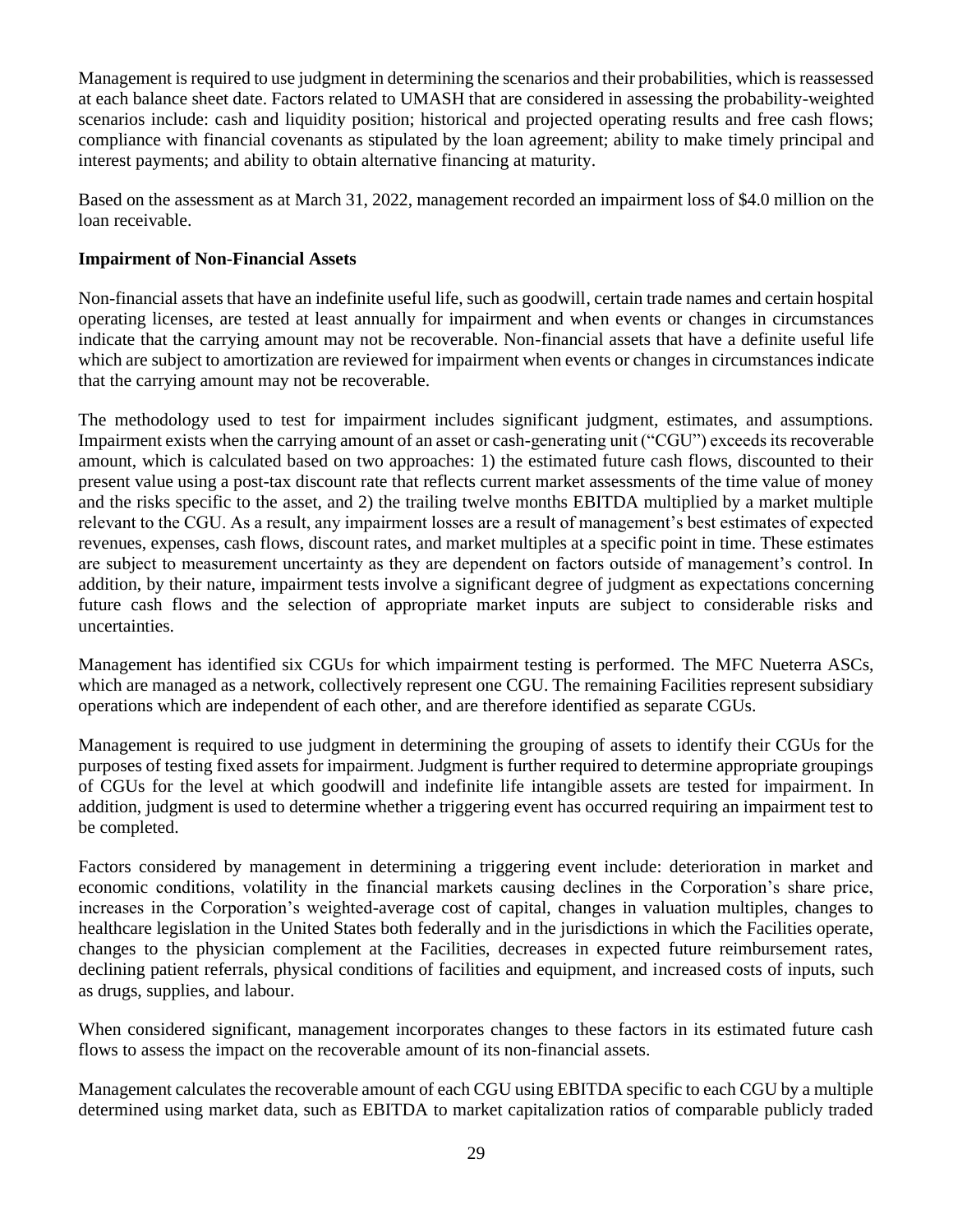companies and recent prices for capital transactions within the industry. Management has estimated cost to dispose to be 1% of the fair value of the CGUs, based on recent market data. To assess reasonableness of recoverable amounts, management reconciles the recoverable amounts of its CGUs to the enterprise value of the Corporation as at the reporting date based on (i) the market capitalization of the outstanding common shares, and (ii) the Corporation's portion of the Facilities' long-term debt and lease liabilities, less (iii) cash on hand.

Management performed an assessment of impairment indicators mentioned above as at March 31, 2022, and determined that there has been no impairment of non-financial assets, including goodwill and other intangibles.

# **Taxes**

Uncertainties exist with respect to the interpretation of complex tax regulations and the amount and timing of deferred taxable income. The Corporation's income tax assets and liabilities are based on interpretations of income tax legislation across various jurisdictions in Canada and the United States. The Corporation's effective tax rate can change from year to year based on the mix of income among different jurisdictions, changes in tax laws in these jurisdictions, and changes in the estimated value of deferred tax assets and liabilities. The Corporation's income tax expense reflects an estimate of the cash taxes the Corporation is expected to pay for the current year and a provision for changes arising in the values of deferred tax assets and liabilities during the year. The carrying value of these assets and liabilities is impacted by factors such as accounting estimates inherent in these balances, management's expectations about future operating results, and previous tax audits and differing interpretations of tax regulations by the taxable entity and the responsible tax authorities. Such differences in interpretation may arise on a wide variety of issues depending on the conditions prevailing in the respective legal entity's domicile. On a regular basis, management assesses the likelihood of recovering value from deferred tax assets, such as loss carry forwards, as well as from the depreciation of capital assets, and adjusts the tax provision accordingly.

Deferred tax assets are recognized for all unused tax losses to the extent that it is probable that taxable profit will be available against which the losses can be used. Significant management judgment is required to determine the amount of deferred tax assets that can be recognized, based on the likely timing and the level of future taxable profits together with future tax-planning strategies. If management's estimates or assumptions change from those used in current valuation, management may be required to recognize an adjustment in future periods that would increase or decrease deferred income tax asset or liability and increase or decrease income tax expense.

# <span id="page-29-0"></span>**14. DISCLOSURE CONTROLS AND PROCEDURES AND INTERNAL CONTROLS OVER FINANCIAL REPORTING**

Management is responsible for the financial information published by the Corporation. In accordance with National Instrument 52-109 *Certification of Disclosure in Issuers' Annual and Interim Filings*, the Chief Executive Officer ("CEO") and the Chief Financial Officer ("CFO") have certified that the quarterly filings fairly present in all material respects the financial condition, results of operations and cash flows and have also certified regarding controls as described below.

Under the supervision of, and with the participation of the CEO and the CFO, management has designed disclosure controls and procedures ("DC&P") to provide reasonable assurance that (i) material information relating to the Corporation, including its consolidated subsidiaries, is made known to the CEO and the CFO by others within those entities for the period in which the annual and interim filings of the Corporation are being prepared, and (ii) information required to be disclosed by the Corporation in its annual filings, interim filings or other reports filed or submitted by it under securities legislation is recorded, processed, summarized and reported within the time periods specified in applicable securities legislation.